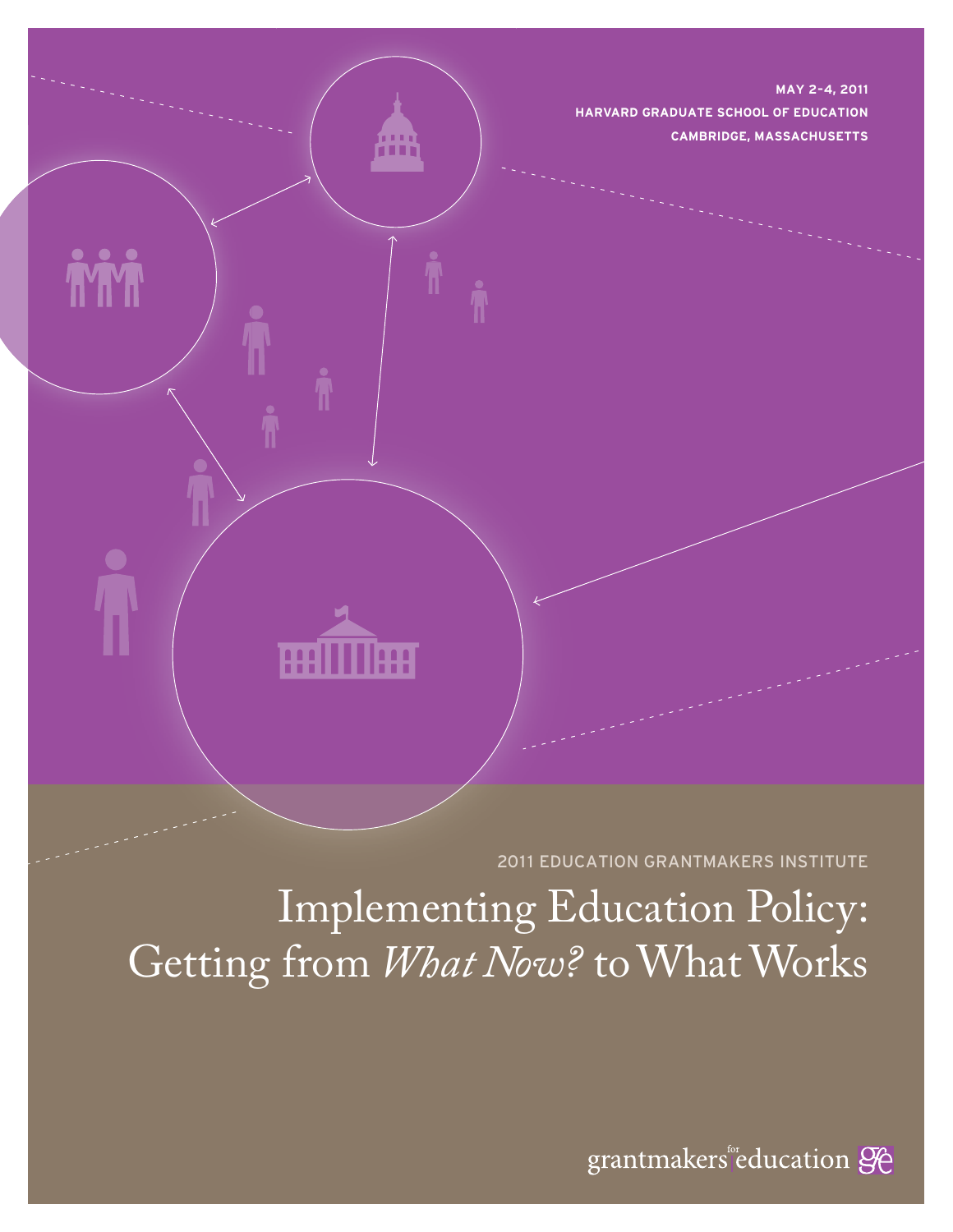" The need for sustained oversight in the implementation of important public policy cannot be underscored… Politicians and senior bureaucrats become distracted and lessen their focus on the nitty-gritty. They move on. They move out. They pursue higher priorities. They pursue headlines. They get bored. This is unfortunate, because it is the great middle of public policy that is implementation, and it is often left on its own."

—— ANDREW GRAHAM, *School of Policy Studies at Queen's University*

GFE thanks the following members for their generous support of the 2011 Education Grantmakers Institute and this accompanying report. Without their support, neither our gathering nor this guide would be possible:

**THE ATLANTIC PHILANTHROPIES THE CLEVELAND FOUNDATION NELLIE MAE EDUCATION FOUNDATION STUART FOUNDATION**

Written by Education First Consulting and Grantmakers for Education.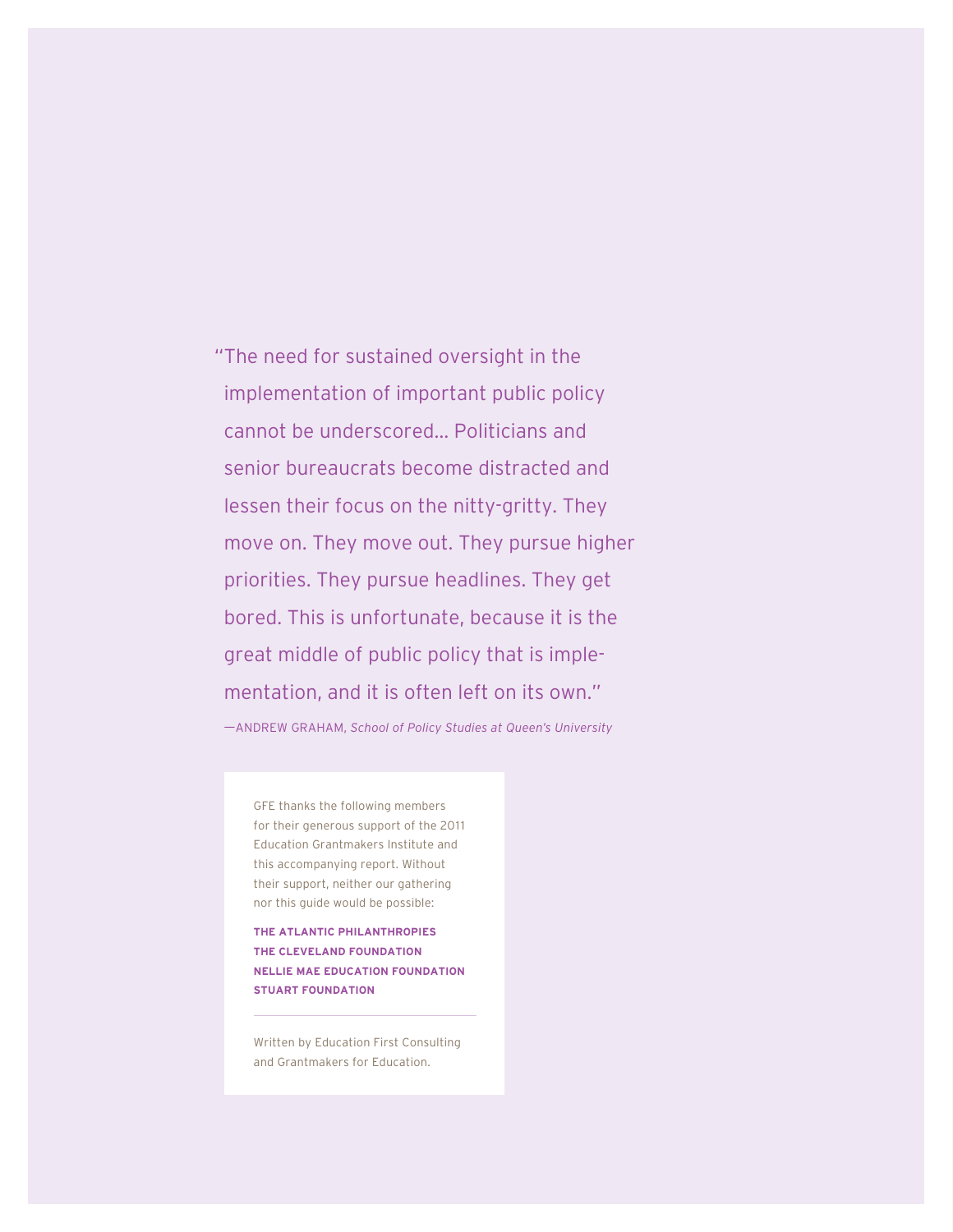2011 EDUCATION GRANTMAKERS INSTITUTE

# Implementing Education Policy: Getting from *What Now?* to What Works

Introduction *page* 2

- **PART 1.** Why funders should see policies through to implementation *page* 5
- **PART 2.** Paying attention to all elements of implementation *page* 10
- **PART 3.** Stakeholder engagement *page* 14
- **PART 4.** Building capacity to get the job done *page* 19
- **PART 5.** Capacity, communication and courage *page* 24

Conclusion *page* 27

grantmakers<sup>fr</sup>education **96**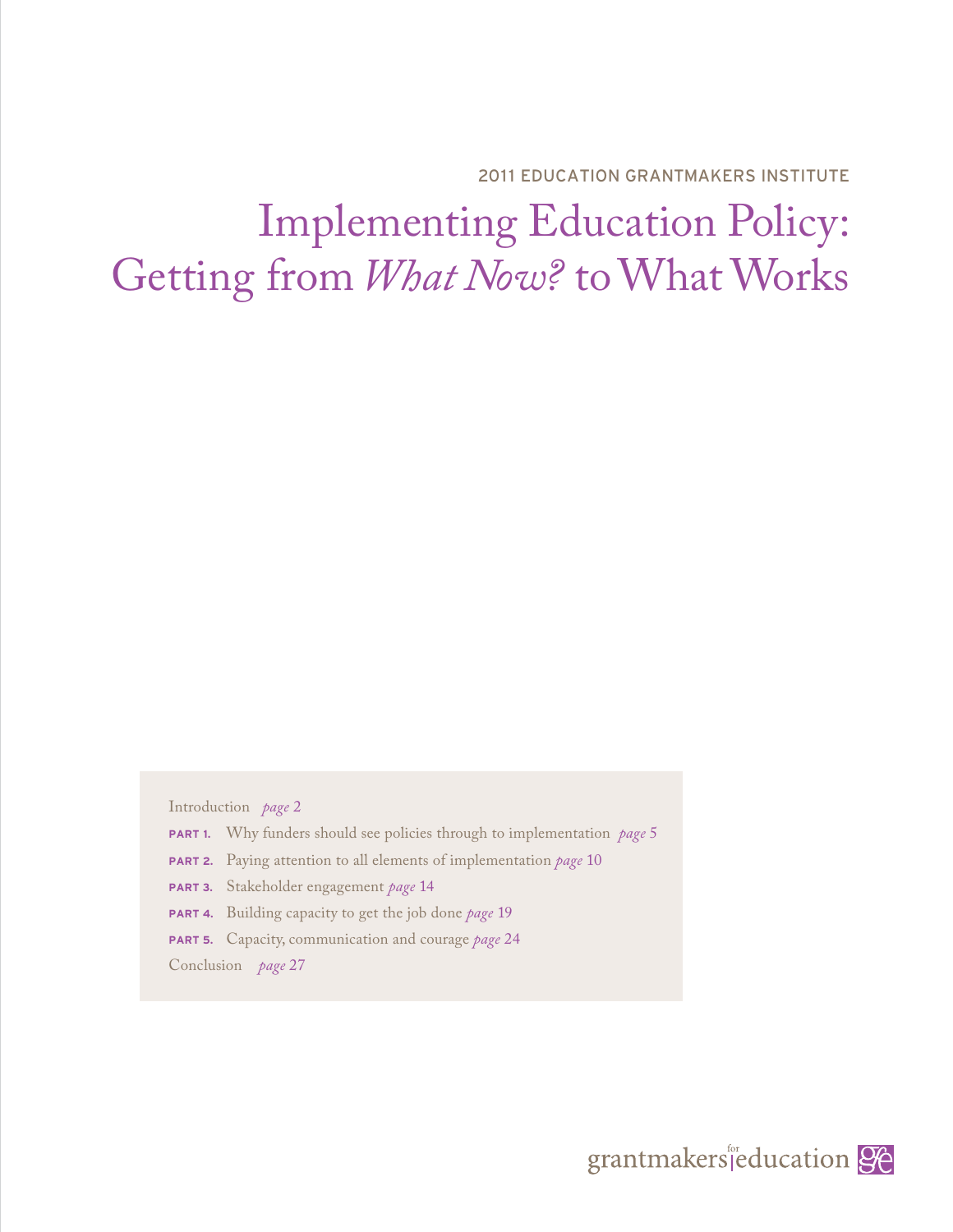# Introduction

Over the past decade, increasing numbers of funders have championed policy advocacy and policy change as key strategies for improving education outcomes for all learners. These grantmakers recognize that public policies, resources, and leaders drive what happens in public schools and other educational institutions, and are therefore working smartly to inform policy choices and deliberations at the local, state and even national level.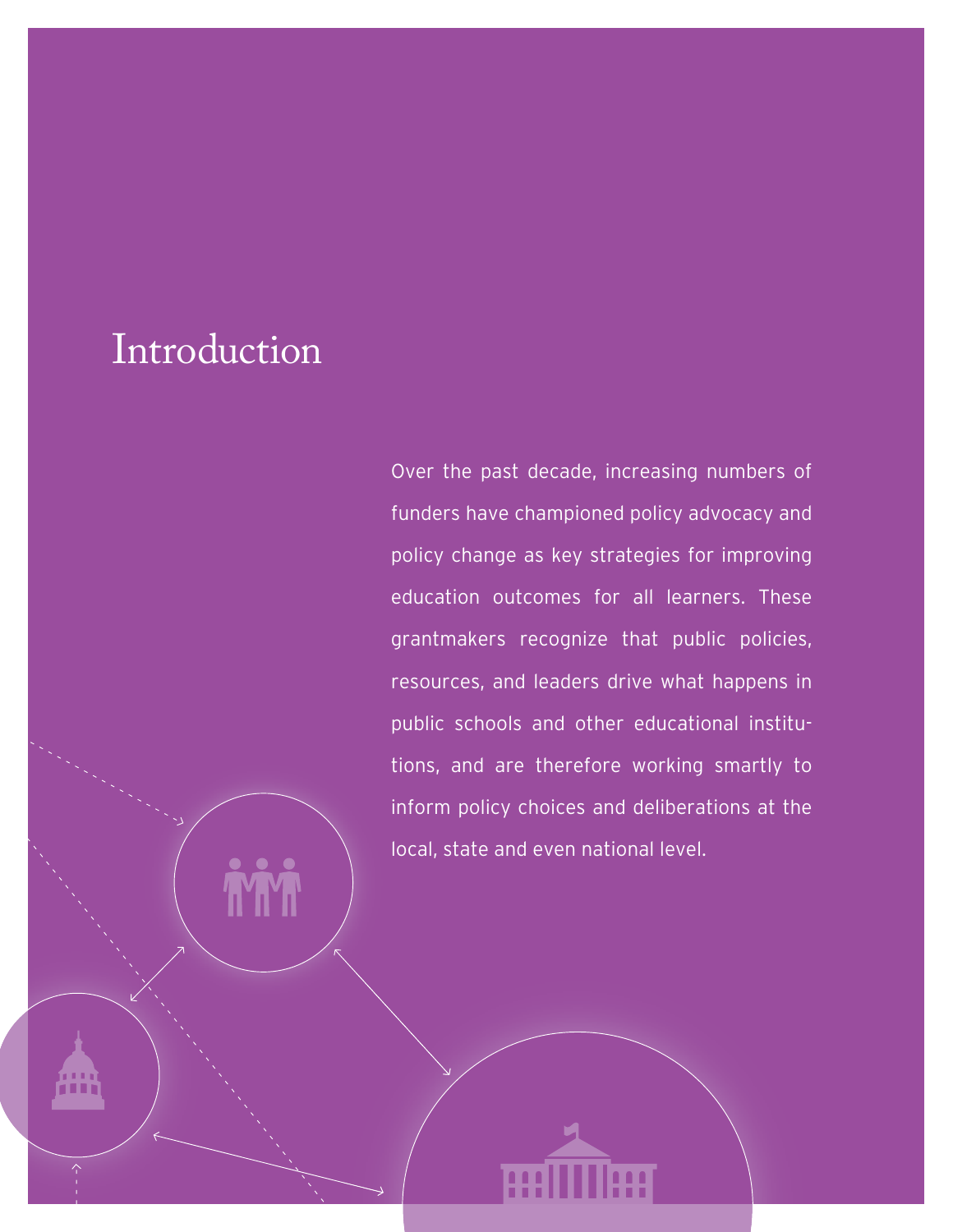espite this newfound emphasis on influencing new policies in order to espite this newfound emphasis on<br>influencing new policies in order to<br>guide education system improvement, however, too few funders are paying attention to the design and adoption of new policies and, more importantly, to the less alluring and equally important work of implementing the policies. This focus is the next logical step toward effective grantmaking: If the ultimate goal is to improve outcomes for students, then funders need to see policy changes through to ensure that they are ultimately translated, supported and applied in the classroom in a way that actually leads to better outcomes.

According to Grantmakers for Education's (GFE) *Benchmarking 2010* report, a survey of trends in education philanthropy, 70 percent of funders who responded are supporting public policy or efforts to build public will to affect policy change in early education, K-12 or postsecondary systems-a milestone figure that has shown year-over-year growth.

Although grantmakers are increasingly committed to supporting efforts to shape public policy, they are often less likely to remain engaged through the implementation of the policies they helped to influence. Of the Benchmarking 2010 respondents who are supporting policy change, 72 percent reported that they are funding advocacy and 48 percent public-will building-yet only 38 percent are funding implementation.

This lack of attention to policy implementation may be short-sighted: While the newfound focus on policy advocacy bodes well for philanthropy's ability to have a positive impact and influence on needed changes in the nation's education systems, the enactment of new policies alone does not guarantee meaningful educational results for learners. Passage of new legislation or citizen-initiated ballot proposals is a critical first step for creating the enabling conditions for new practices, approaches or responsibilities, but the implementation of new laws and policies can vary dramatically. Gains made as a result of the adoption of new policies will be only fleeting if follow-up rulemaking or implementation by education agencies is not well managed, if changes are poorly communicated and public support wanes, or if momentum stalls.

As foundations, we have a hard time following policies down to the ground. We are engaged through the enactment of new policies but, too often, move on before those policies have taken hold. ——ROBERT SCHWARTZ, *Associate Dean, Harvard School of Education*

At the same time, few grantmakers have deep experience or expertise working on strategies to influence the implementation of policy, and the resources available to support and educate funders in this area are limited.

he good news is that many of the finely honed tools that funders the good news is that many of the<br>finely honed tools that funders<br>employ to influence policy deliberations—communications and public-will building, convening of stakeholders, research that points to best practices or shines a light on performance, etc.——are the same ones that can be adapted to support a new focus on policy implementation. Also, as noted above, a focus on seeing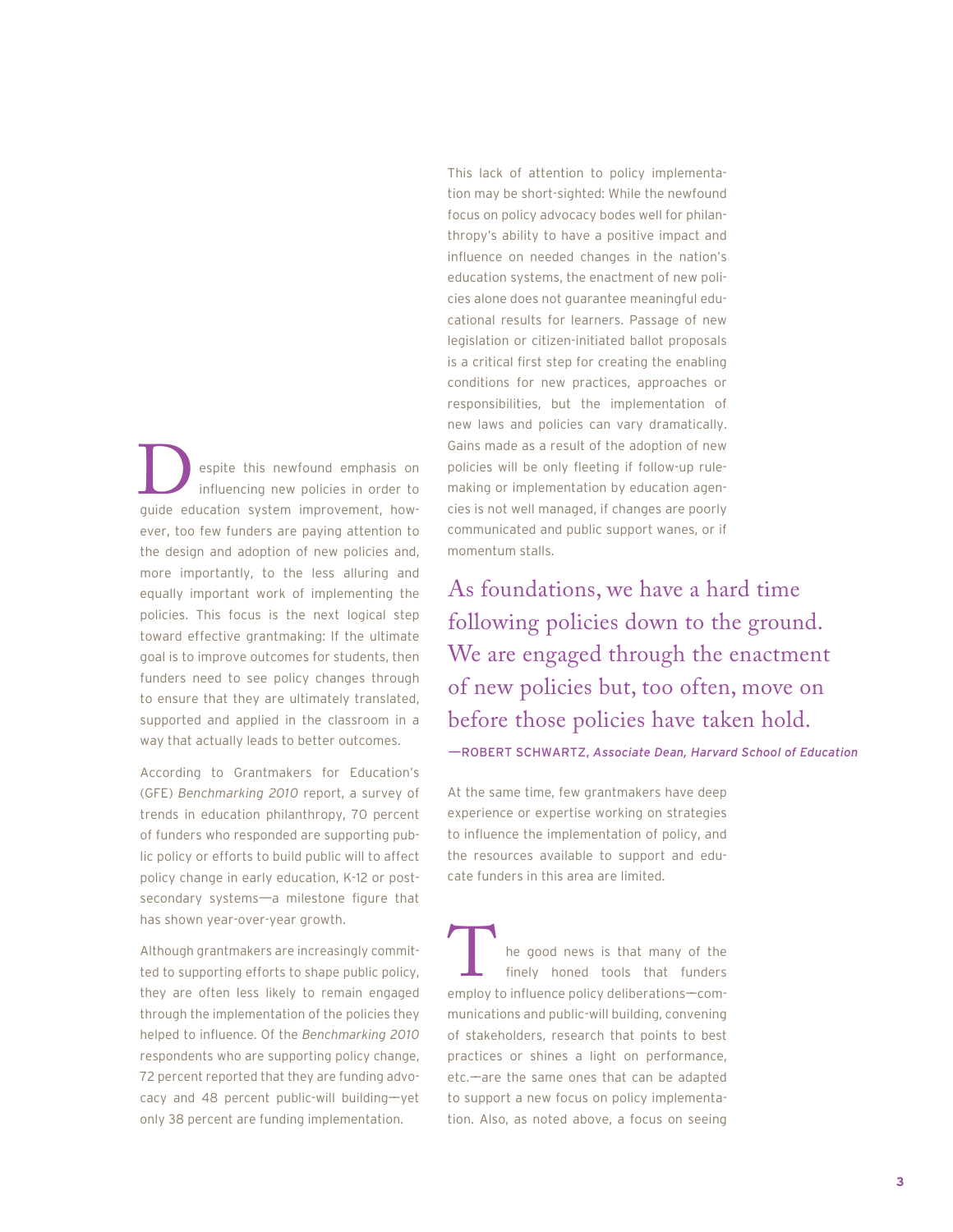through successful policy changes until they are implemented can be a natural evolution in a funder's strategy and a way to ensure its work truly improves student outcomes.

Recognizing these needs in the field, Grantmakers for Education focused its biennial Education Grantmakers Institute on policy implementation, part of a longer-term commitment to helping funders successfully navigate the policymaking process. Offered in partnership with the Harvard Graduate Schools of Education in May 2011, "Implementing Education Policy: Getting from *What Now?* to What Works" convened seasoned grantmakers for a series of discussions and presentations with other funders, education leaders and Harvard faculty members. In addition to lectures and group discussions, the program used case studies of several foundations' recent and ongoing efforts to move from the advocacy of policies to their implementation.

he GFE Institute attracted more than The GFE Institute attracted more than<br>60 grantmakers from national, corporate, community and family foundations, with interests in systems and programs from early learning through postsecondary completion. And while attendees arrived with diverse experiences and expertise in grantmaking to support policy change, they shared a commitment to better understanding and improving their efforts to influence policy implementation.

The Institute defined "policy implementation" as the series of efforts by grantmakers, national, state or local public agencies, system administrators, school leaders, and teachers to translate newly adopted education policies into tangible next steps that would likely lead to improved outcomes for students. Throughout the Institute, participants reflected on the unique role grantmakers should play in policy implementation and how funders can leverage

their role for maximum impact. They weighed the need to balance intentional planning with the ability to adapt and make iterative adjustments as implementation challenges unfold. Funders discussed how best to secure and maintain public understanding and support over time and through leadership transitions, as the spotlight moves to new policy issues; they also debated when to help grantees build their capacity to implement policy versus when a grantmaking organization itself should become more directly involved in policy implementation.

This report summarizes key observations and lessons from GFE's 2011 Institute for education grantmakers as they begin to place greater emphasis on education policy implementation.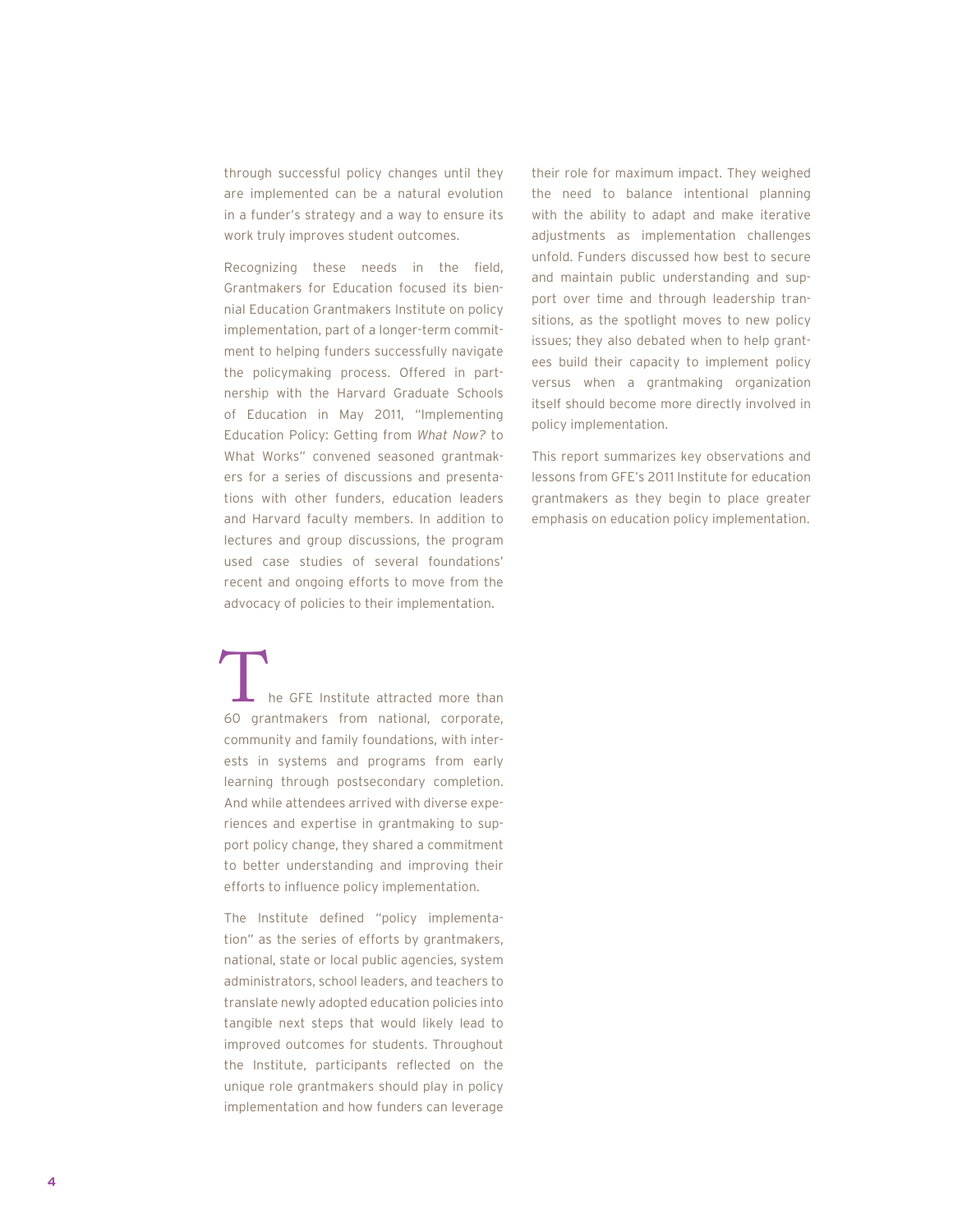## **PART I** *Why* funders should see policies *through to* implementation

It is both easy and appealing for grantmakers to see the passage of a policy as the end point-the "win" that culminates a carefully calculated advocacy and communications strategy that may have taken years. In many ways, however, the adoption of a new policy is really just the starting point: A complex set of actions must unfold to translate a new statute, policy or court ruling into changes in practice in classrooms, schools and institutions—and for those changes in practice to translate into meaningful improvements for students.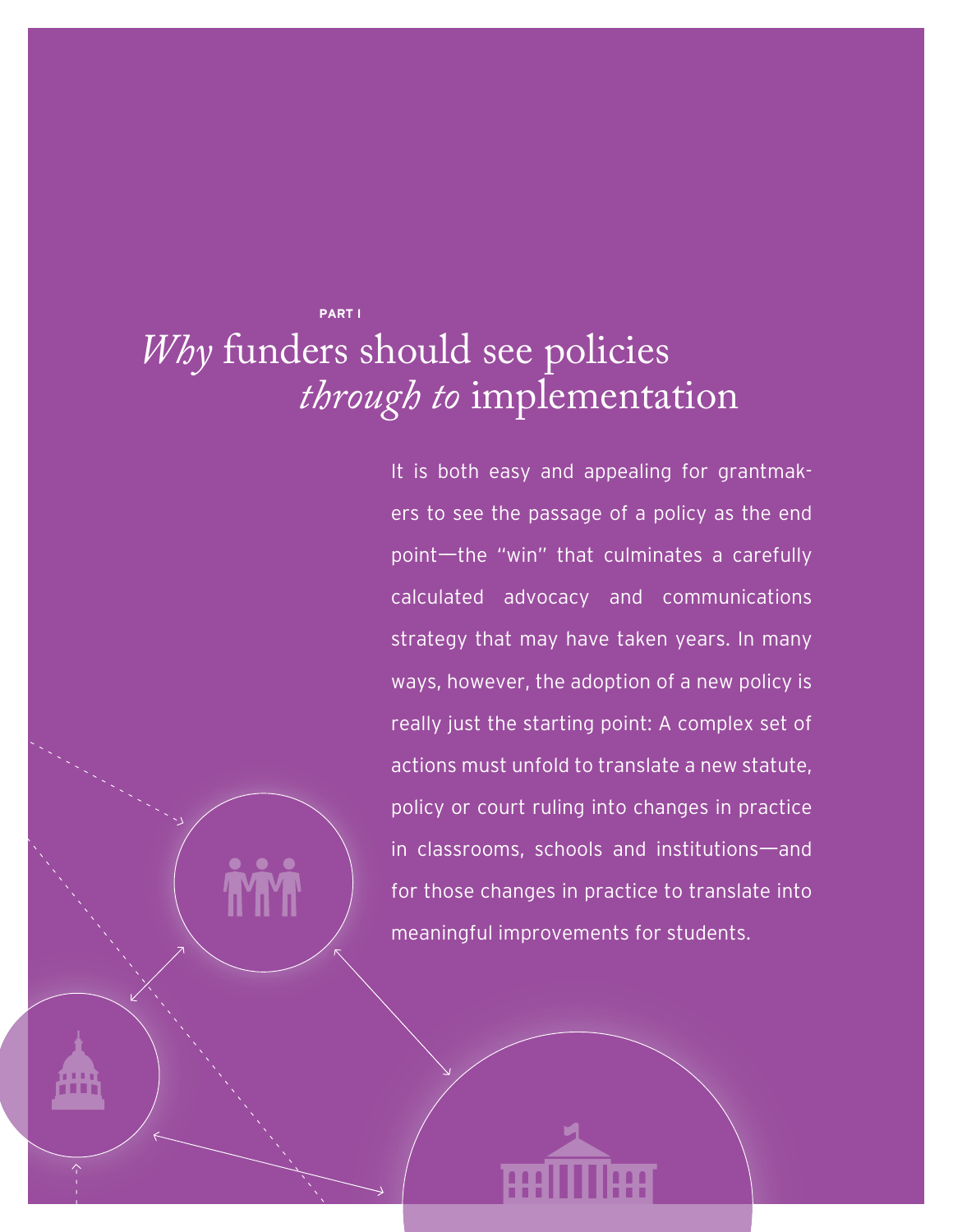ithout careful attention to these next steps, some promising poli-W ithout careful attention to these<br>
next steps, some promising poli-<br>
cies will never be realized, while others will be carried out only partially and others may set in motion a series of unintended consequences.

Within the last few years, federal stimulus dollars and Race to the Top grants, coupled now with sweeping leadership changes following the 2010 elections, have led to a wave of bold policy developments across the education sector and at all levels of governance. Federal programs are prodding and rewarding states for pursuing dramatically new policy directions——such as using new, common standards, designing new ways of gauging teacher effectiveness and providing greater support to low-performing schools—and states and districts are responding with their own new laws, administrative rules, initiatives and bargaining agreements. In addition to significant changes in K-12 policies in most states and school districts, policymakers are also working to impact other parts of the education system-encouraging the development of longitudinal data systems and increasing state commitments to high quality early education, for example. Furthermore, the Obama Administration has established a national goal of raising the college graduation rate to 60 percent within 10

### Spurring activity is not the same as making genuine improvements in student outcomes.

years, and this in turn is spurring new activity in the states and new commitments from governors to improve college completion rates and to better engage higher education in improvement efforts.

Spurring activity, however, is not the same as making genuine improvements in student outcomes.

#### **THREATS TO SUCCESS: WHAT MAKES POLICY IMPLEMENTATION DIFFICULT?**

The implementation of any new policy is an inherently complex endeavor that involves multiple players and multiple systems. Whereas most education policies are adopted by a discrete body of decision makers, such as a local school board or state legislature, they are implemented by a much wider group of actors. Furthermore, the key stakeholders engaged in the work are different—the elected leaders who debated and enacted the policy are not the people charged with determining its day-to-day implementation.

Other challenges threaten implementation, in addition to those posed by new players and new audiences. Some of them are political, such as a lack of sustained leadership, or resistance from key stakeholders once the spotlight has moved on to other issues and debates. Others include a lack of capacity or knowledge at the practitioner level to make the kinds of changes in practice that are sought or mandated. Some challenges are financial-local actors may not have the resources to respond to "unfunded mandates" passed down from higher bodies, or they may not know how to invest new resources effectively. In the end, new policies offer the promise of change—but they may also prove difficult to implement well, because they are fundamentally about altering incentives, reshaping well-established patterns of behavior, and increasing the capacity of institutions to change practices at scale.

Newly enacted policies face significant barriers to implementation, especially today: Budget cuts and limited public resources create a greater demand for delivery models that are more efficient and cost-effective.

For grantmakers, these challenges suggest that it is no longer enough to win the adoption of new policies and then move on to promote another policy change or priority. Funders who want to ensure that new policies actually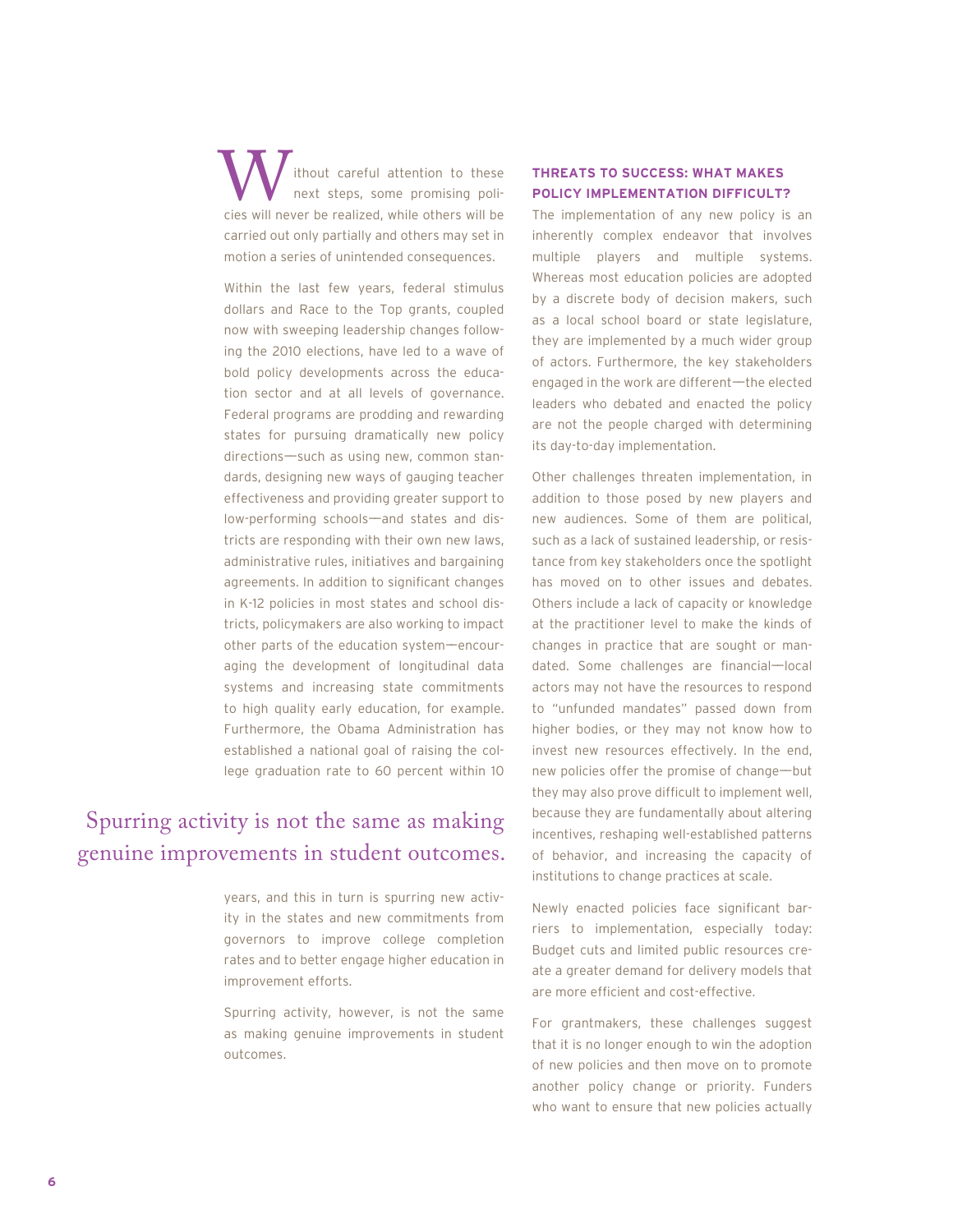#### **IMPLEMENTATION CASE IN POINT:**

## Will new common core standards be successful?

Jointly developed by state policymakers and educators, unveiled in 2010 and endorsed by a diverse political spectrum of leaders, new "Common Core" standards to guide student learning hold out the promise of dramatically improving teaching and learning across the U.S. by providing a common benchmark to assess and compare student achievement regardless of where students live. Forty-four states have taken policy action to adopt the Common Core standards. But now the implementation work begins.

Research from the Center on Education Policy released in early 2011 suggests that states expect implementation to be difficult and slow. According to its report, "States' Progress and Challenges in Implementing Common Core Standards," many states expect to face significant challenges aligning teacher preparation requirements and evaluation systems, implementing new assessments, developing new curriculum materials and finding the resources to do all these things well.

"We don't get many mulligans in education reform, but over the next few years, we have a big one," writes Suzanne Tacheny Kubach, executive director of PIE Network, a national network of state-based policy advocacy groups. Most states have adopted the Common Core. The question is: will this work be the beginning or end of policymaking at the state level to make these new standards a powerful driver in reform?"

While a few national funders helped underwrite the convening and research needed for states to come together to draft the Common Core standards, state leaders ably (and appropriately) took the lead in making the case to their governors, legislatures and state boards of education to adopt the new standards. But with policy adoption accomplished, state lead-

ers and educators need resources and support for the most difficult challenge—ensuring that the new standards improve teaching and learning in schools and school districts.

#### **Funder roles could include:**

- **•** Helping individual states, districts or individual schools "map" old state standards against the new, more rigorous Common Core standards—so they can focus on the areas that are likely to be the biggest "pain points" in meeting the new expectations.
- **•** Encouraging networks of states to pool resources and ideas as they work to develop model courses, formative assessments and instructional tools better aligned to the new standards—instead of each state developing its own tools.
- **•** Ensuring higher education institutions in a state or community align with and reinforce the new standards by changing their placement requirements.
- **•** Supporting policymakers in identifying the complementary changes in policies and programs that will be needed to boost capacity in the system to meet Common Core expectations, such as state teacher preparation requirements or the allocation of professional development resources.
- **•** Convening educators in a school or district and giving them time to review the standards, to discuss ways that classroom practices need to change and to identify specific resources and tools that are needed for them to be successful.
- **•** Building public understanding about the new standards (and the short-term dip in student achievement results that will likely happen initially)—and why these higher expectations will give students a stronger platform for competing in the 21st century.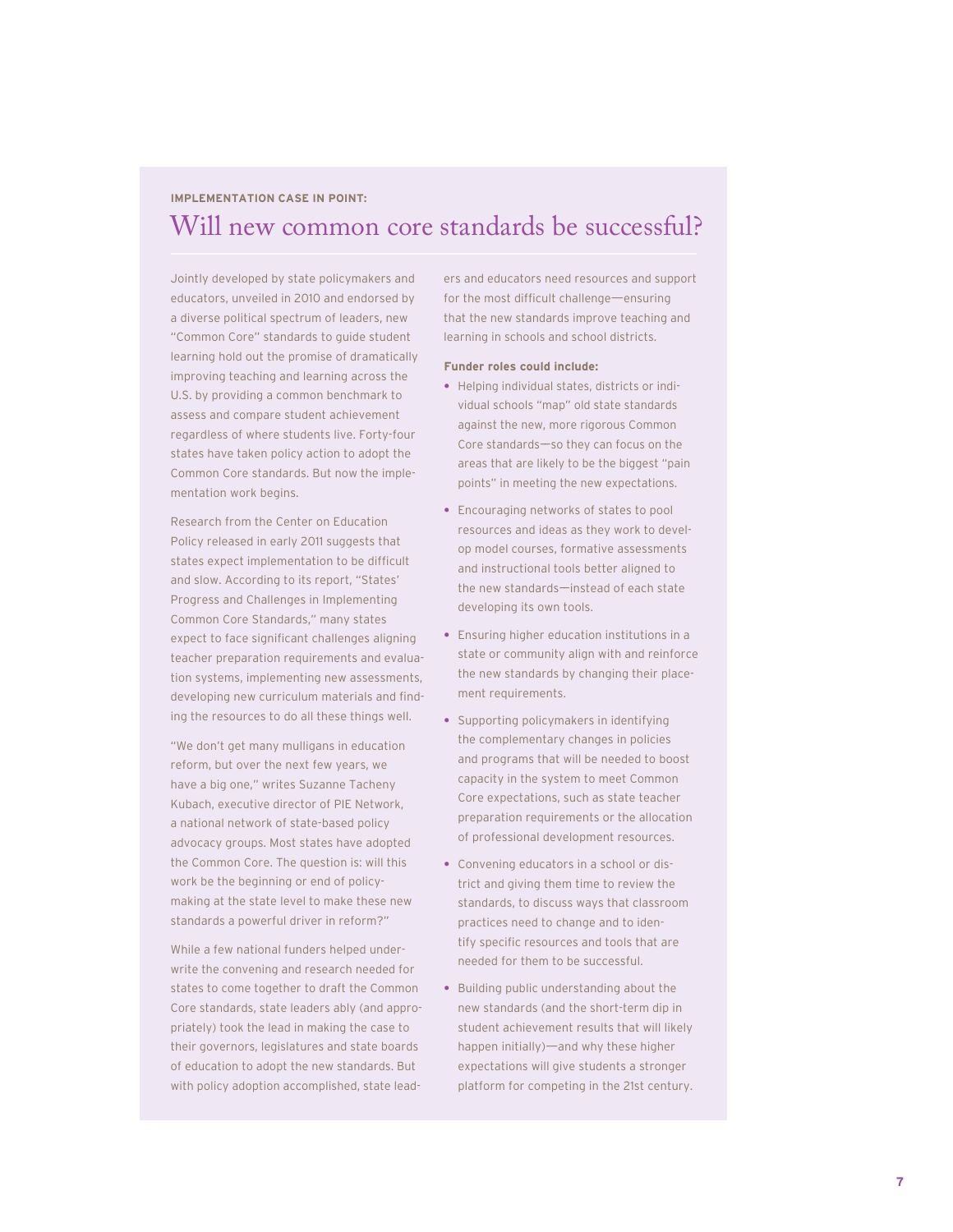improve student outcomes need to expend additional energy and resources helping public agencies and education systems struggle with the challenges of implementing complicated, often politically difficult new reforms. Now more than ever, grantmakers focused on policy solutions as a lever for improving education outcomes must attend to how these solutions are implemented on the ground.

In an environment where resources are constrained, positions are ingrained and flexibility is limited, grantmakers can provide a much needed antidote to the political inertia.

#### **"LESS SEXY EXECUTION": FUNDER ROLES IN POLICY IMPLEMENTATION**

Paul Herdman, president of the Rodel Foundation of Delaware and a presenter at the Institute, argued, "A lot of what foundations do is go after the 'next bling,' but instead we need to be about less sexy execution." The Rodel Foundation played a key role over many years in preparing the policy environment in Delaware that helped the state to win a coveted Race to the Top award from the federal government in 2010. After successfully unifying key advocacy groups and policymakers behind a common agenda and winning enactment of some key policy changes that helped the state win the award, the foundation is now supporting the implementation of the ambitious reform agenda Delaware has committed to accomplishing by 2015 (see Part 5 for more details).

Funders have a unique vantage point that positions them well to support the transition from policy enactment to policy implementation. Although a grantmaker's unique role in the policy-change process may differ according to foundation type (with private, community and operating foundations having different parameters guiding their level of engagement

in policy and political issues), all funders can bring independence, flexible resources and an outside perspective. In an environment where resources are constrained, positions are ingrained and flexibility is limited, grantmakers can provide a much needed antidote to the political inertia that, if left unchallenged, will inhibit the implementation of even the most well-intended, well-crafted policies. Thus while most grantmakers are prohibited from directly lobbying public officials (or giving grants to nonprofits explicitly for lobbying), and few are well positioned to organize, manage or staff community change efforts directly, there are still numerous important roles that funders can play to help leaders and educators carry out new policies successfully.

During discussions and debates at the Institute, presenters and funders identified a range of roles grantmakers can play; they also recognized that these roles are likely to shift over time as implementation moves forward. These roles include:

- Providing resources to directly fund agencies, organizations and programs that are responsible for policy implementation-or supporting external technical assistance;
- Providing resources for "watchdog" organizations to monitor and be involved in decision-making and next steps;
- Convening diverse stakeholders-including unlikely partners who would not come together on their own-to build understanding and support for new policies and to resolve differences regarding how best to approach implementation;
- Supporting research to identify and share the most effective approaches to implementing a new policy;
- Communicating with key stakeholders about the implications of a new policy and supporting communication efforts that target parents, teachers, leaders,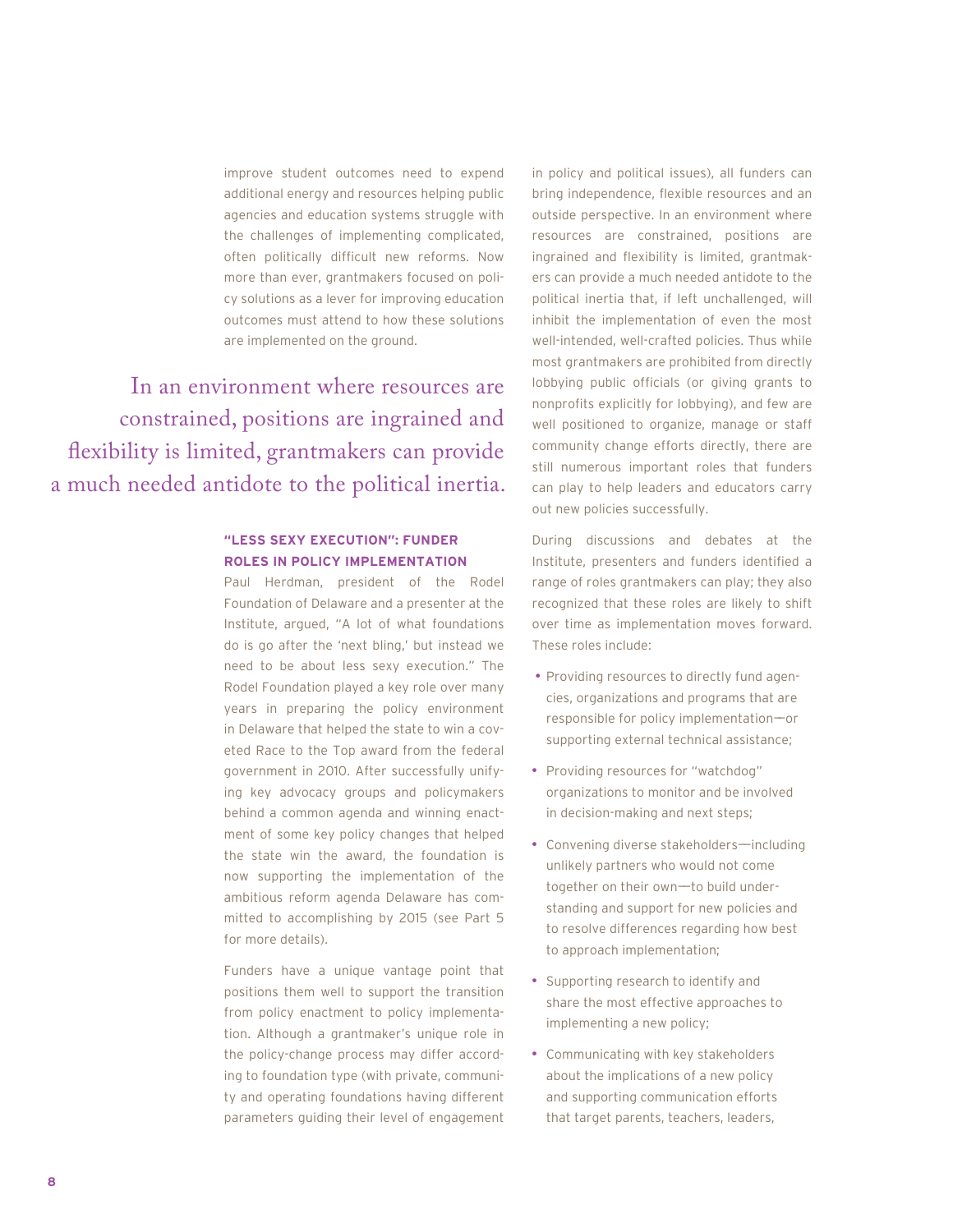community members and others who are likely to be affected by the change; and

**•** Assuming the bully pulpit to broaden understanding of and support for a particular approach, particularly when opposition mobilizes.

Because all education grantmaking organizations have different strengths-including knowledge, skills, expertise and relationships— each should be thoughtful in identifying which implementation roles it would be most helpful for them to play. Indeed, too often funders rely disproportionately on their financial resources instead of considering the non-financial assets they have to offer. For example, many grantmakers have significant standing in their community and can influence civic and community leaders to provide additional financial, in-kind or political support for a new initiative. Their neutral and respected position in many communities may also allow them to effectively convene stakeholders with opposing political perspectives to achieve a result that ultimately ensures a positive outcome for students and learners.

The next section, Part 2 of this report, provides further guidance and a tool that will enable funders to calibrate their interests and resources with needs on the ground.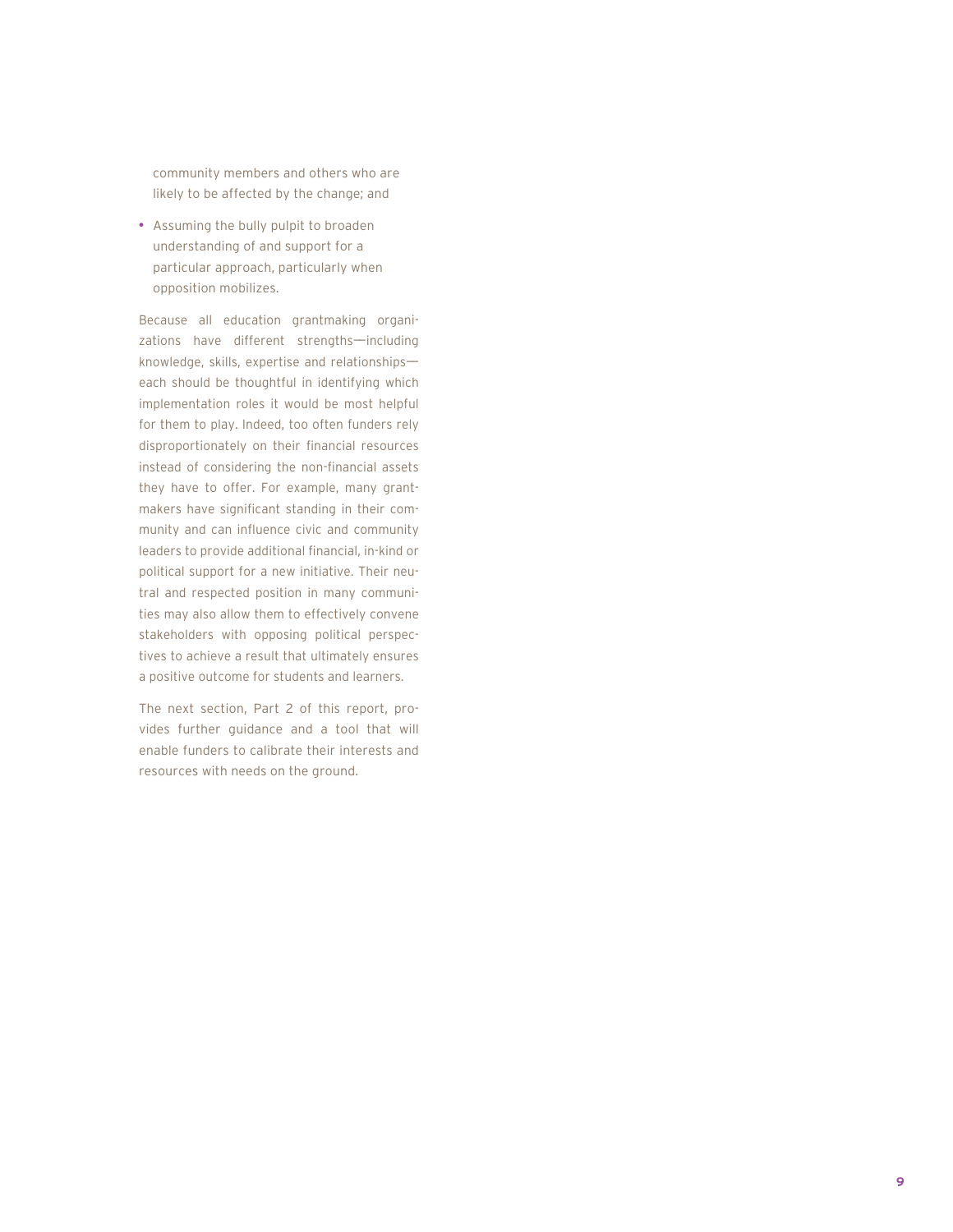**PART 2**

# *Paying attention* to all elements of implementation: A planning framework

Moving from the enactment of new public policy to the actual achievement of better learning outcomes for students is a challenging, complex and lengthy process. Policy changes often take place out of the media spotlight, where the well-established—and often bureaucratic procedures of government agencies or schools may slow down implementation and where milestones defining success are not clear.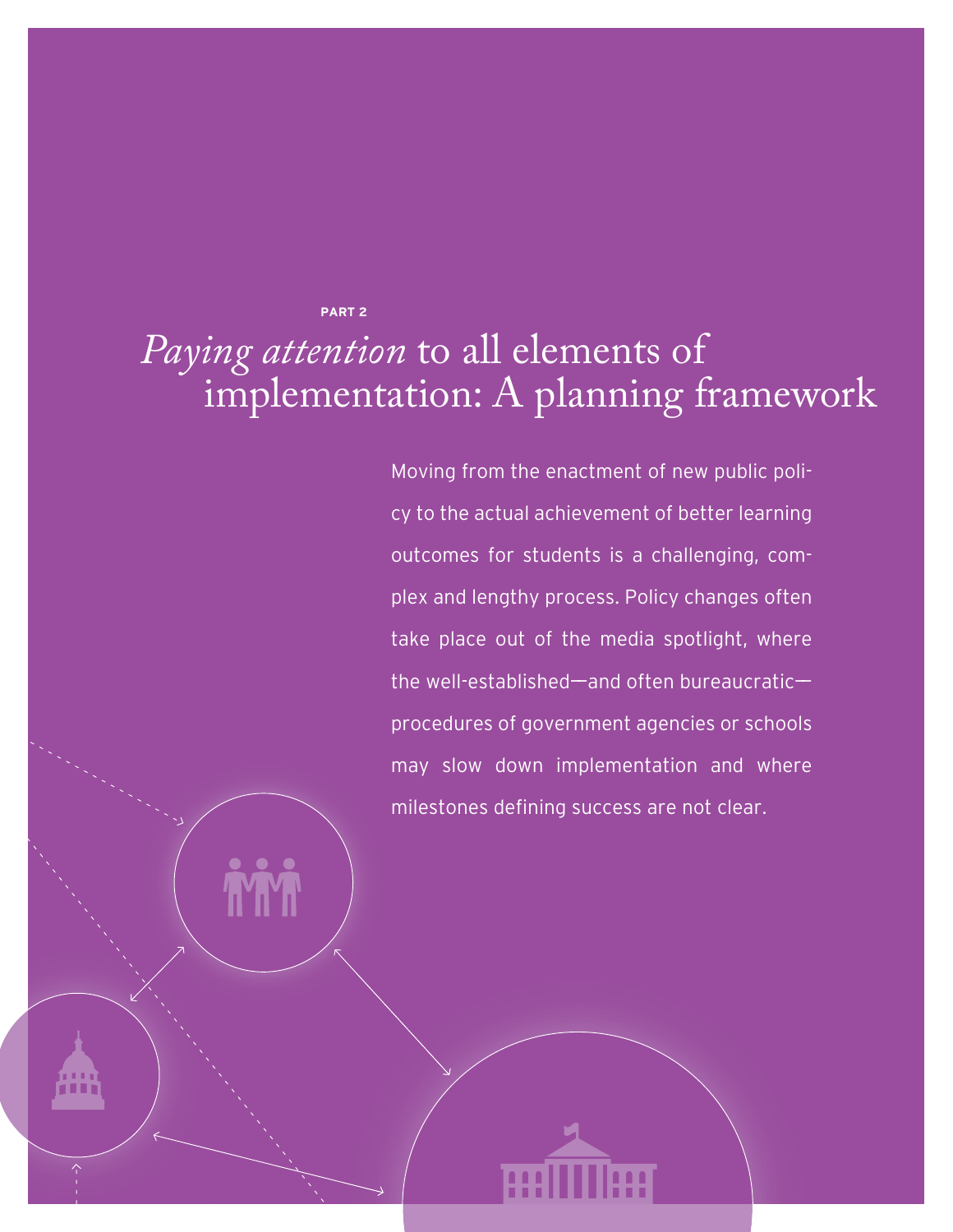ven as policy changes offer the prom- $\blacktriangle$  ise of wide-scale impact because they Ven as policy changes offer the promise of wide-scale impact because they will affect larger numbers of students than any grantmaker could hope to reach on its own through program funding, they also represent  $change that—at least initially—is many steps$ removed from the classroom.

Determining where and how best funders can support policy implementation is not a simple, linear endeavor. It requires careful strategy, deft balance, constant recalibration andin some cases—precise execution. Indeed, what constitutes "implementation" will vary depending on the specific issue, the surrounding circumstances, the political context and the actors engaged in the work.

#### **ALIGNING FUNDER ROLES AND NEEDS IN THE FIELD**

To help grantmakers assess opportunities and guide their involvement in policy implementation, GFE developed a policy implementation framework that suggests possible grant-making strategies to successfully implement policy changes. GFE presented a preliminary version of the framework during the Institute and invited participants both to apply the framework to their own grantmaking and to provide input to refine and improve the tool. GFE has subsequently revised the tool, based on grantmaker feedback; the current version is presented in the illustration on page 12.

This tool is designed to help funders clarify the roles they are playing and to identify where they may be best positioned to support broader implementation efforts. It should encourage funders to step back from the particular details of their grantmaking and consider how their overall approach may need strengthening or adjustment. This framework is not intended to serve as a static tool, to be interpreted and applied in a "one size fits all" manner; it is a resource for grantmakers to use so they can continually understand, calibrate and refine their own approach to policy implementation and the direction of the efforts they are supporting. The framework can also provide funders with guidance on sequencing key initiatives and action steps to support policy implementation.

#### **FUNDER FEEDBACK: USING THE FRAMEWORK TO IMPROVE STRATEGY**

As Institute participants considered ways of applying the tool to their own grantmaking, they observed how efforts to support implementation are distinct from the grants they often make and how this type of grantmaking requires a different approach. Funders discussed how their roles as funders differ from the roles of their grantees and noted the important distinction between being responsible for implementation and supporting oth-

## Determining where and how funders can best support policy implementation is not a simple, linear endeavor.

ers who do this work. At the same time, they observed, since funders are not accountable for results in the same way that schools, districts, colleges and others on the front lines are, they need to be mindful of the complex and often competing interests and challenges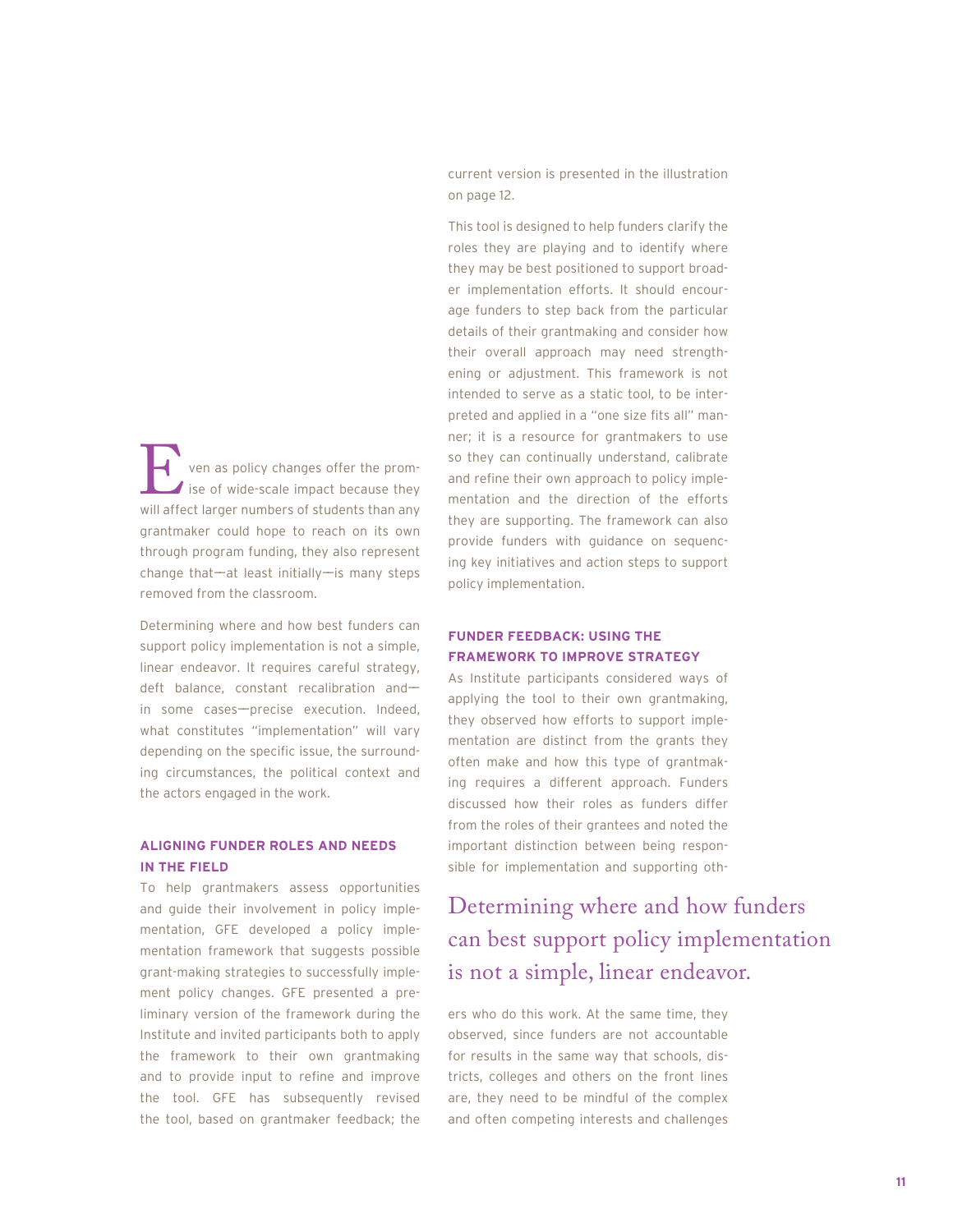that their grantees must navigate. One participant described the tension inherent in their relationships with grantees, observing: "We're grantmakers, not policy implementers. We are advocates——we are pushing for change from the outside."

Still, because grantmakers usually play an indirect role supporting other individuals and organizations that are charged with implementation, they have a significant degree of flexibility and independence which many of their grantees do not have. From this position, funders can advocate more boldly and work more flexibly to move implementation forward when needed.

As funders considered how to use the framework, the most relevant and compelling lessons they discussed related to setting goals, being flexible and adaptive, committing for an extended period, playing to one's strengths and taking calculated risks. These include:

- **• Plan carefully before acting.** Funders should invest time and resources on the front end assessing the landscape and the likelihood of success. Crucially, leadership matters, and funders should therefore carefully assess the capacity and needs of agencies and organizations that will be involved in shaping implementation decisions.
- **• Prepare to invest for the long haul**. Whenever possible, secure commitments from foundation leaders that allow for a sustained commitment over multiple years and tolerate the fact that the work will most likely evolve in different and unanticipated ways. In particular, stay deeply committed to steering implementation—especially through the early stages of a new policy-

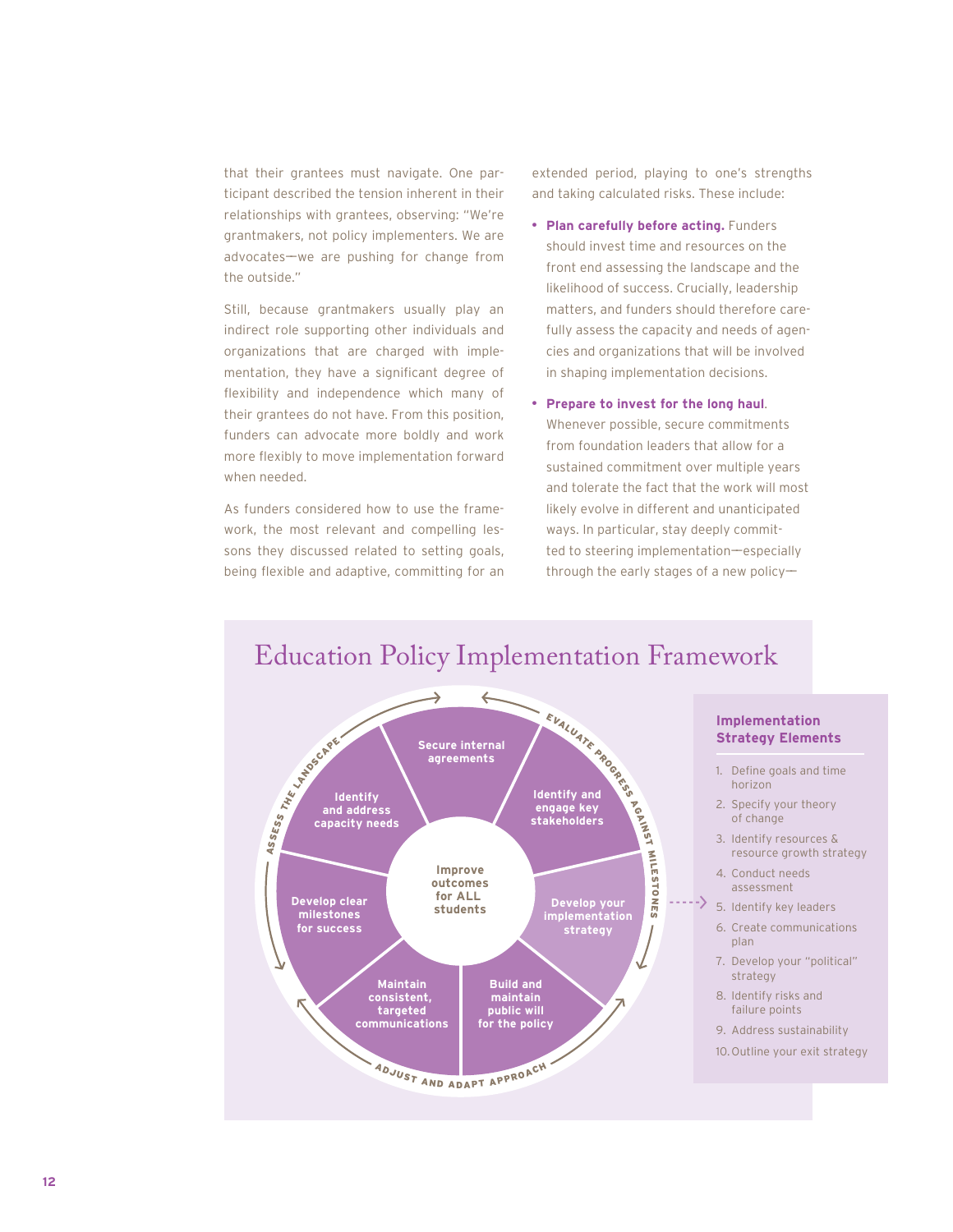to ensure that ample time is allowed for implementation to take hold.

**• Implementation is iterative, not linear.** Although the visual description of the framework suggests a sequential process that moves logically and predictably from one step to the next, successful implementation actually demands repeated adaptation and a continual reassessment of the landscape, including a regular evaluation of the stakeholders engaged in the work and how their perspectives may have evolved.

## Grantmakers have a significant degree of flexibility and independence which many of their grantees do not have.

- **• Play to your strengths.** Grantmakers should apply their own unique knowledge, skills, expertise and relationships to support policy change and implementation-looking for the right marriage between needs in the field and a funder's interests, capacity and assets. Remember: The greatest contribution a funder can make is not always financial; grantmakers have other assets to deploy that can make changes more successful.
- **• Be willing to take risks.** Funders should set goals and measure progress but they also need to be aware that defining and measuring the success of policy implementation grantmaking is often difficult. Harvard School of Education Associate Dean Robert Schwartz cautioned, "I worry that foundations sometimes overspecify their strategy and metrics." Because they have so much greater flexibility and independence than grantees, funders should take well-informed risks without always having a guarantee of a certain outcome.

This framework is an open source tool that GFE expects to continue to refine. Please contact GFE with your questions or feedback.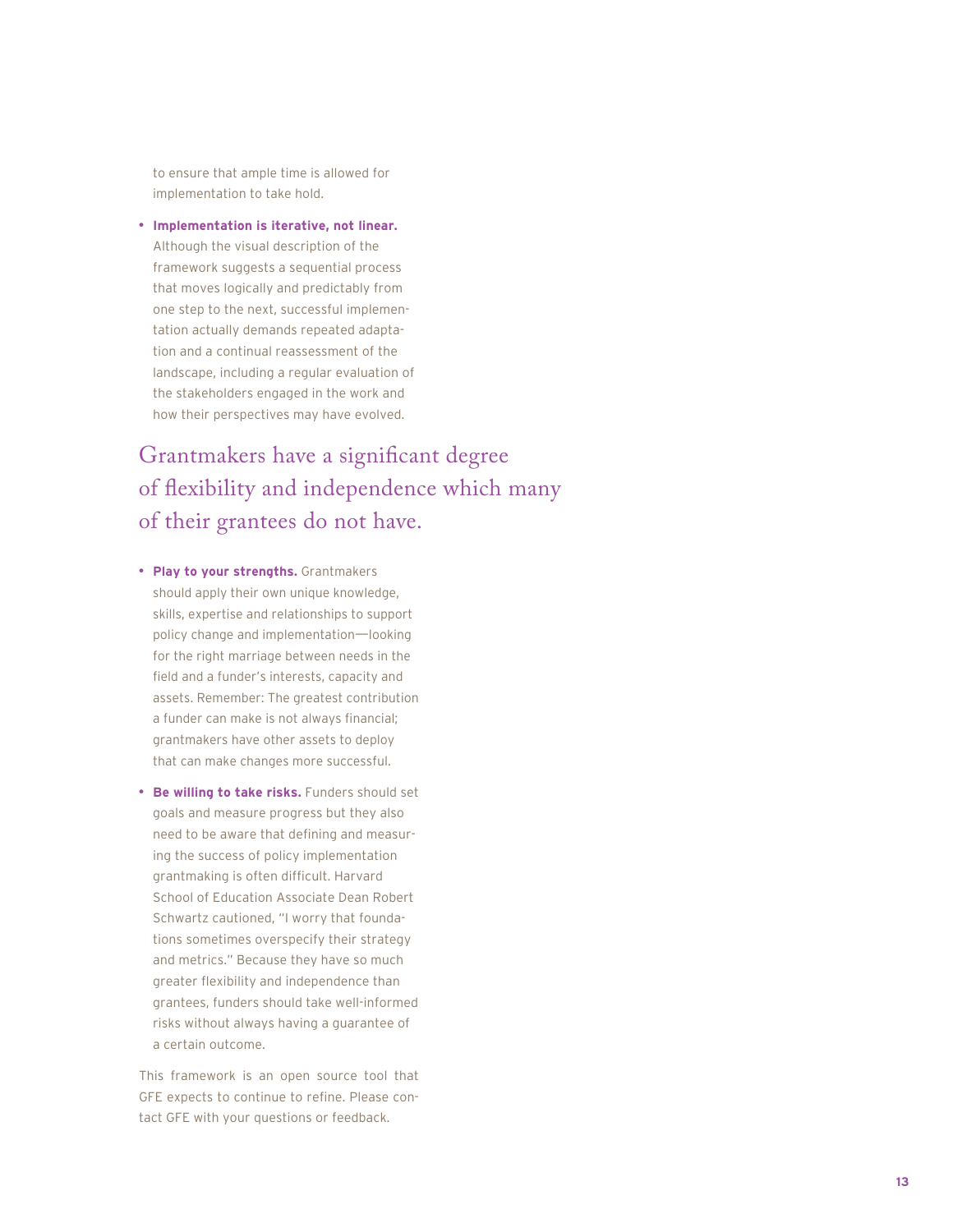**PART 3**

# Stakeholder engagement: Seeking input *and* building support

In working to inform policy makers and influence policy choices, funders have become increasingly sophisticated: Communications campaigns, community organizing, stakeholder engagement and convenings, and research reports that shine a spotlight on a compelling problem or possible solutions have all become common tools. But these same tools are needed just as much, if not more, in seeing newly adopted policies through to successful implementation.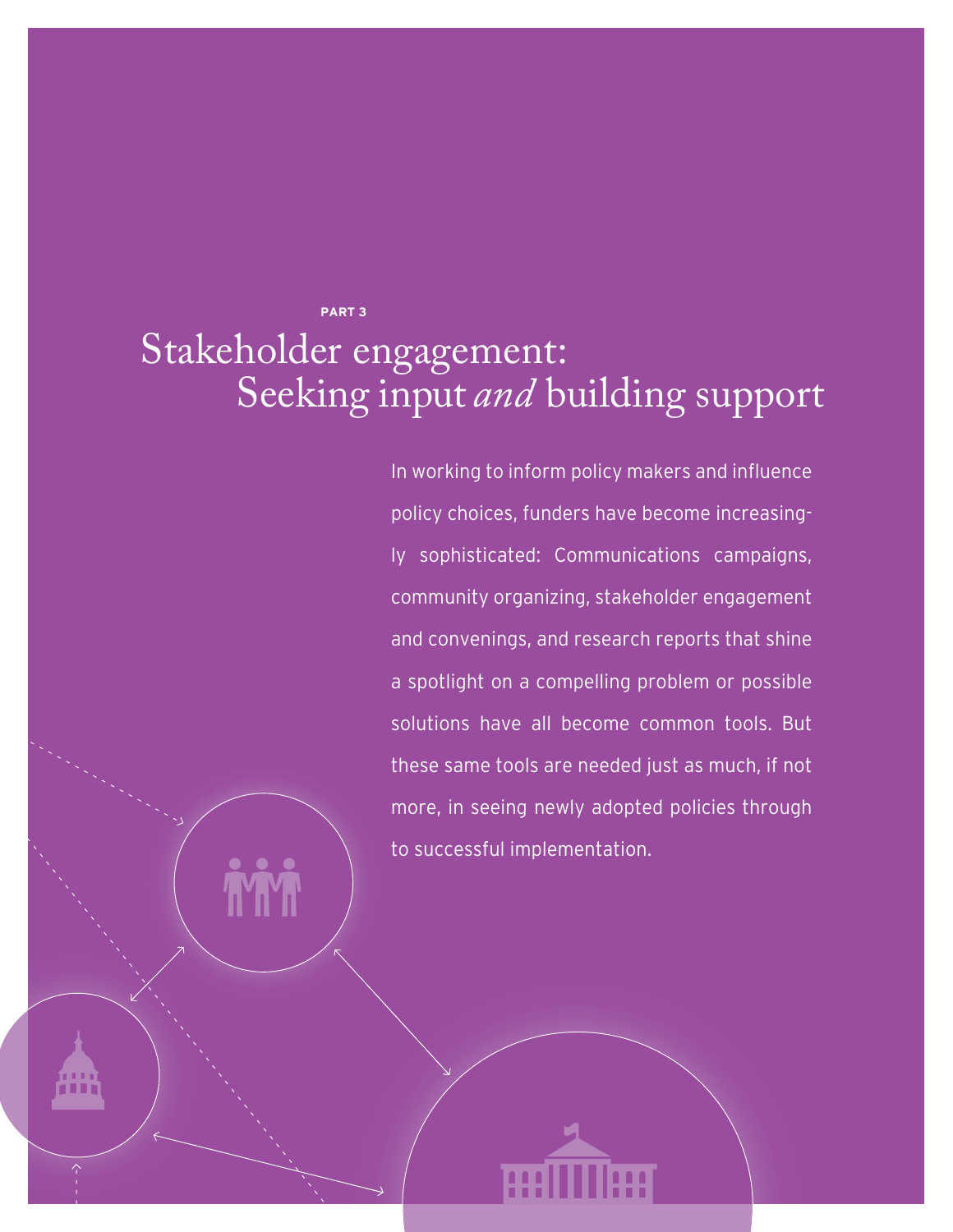how support for the new policy can be sustained and strengthened over time.

Mapp argued that open communication and intentional relationship building to ensure key community stakeholders have provided input and subsequently support both the definition of the problem and the proposed solution is a critical and ongoing imperative for policies to take hold. Indeed, a shared understanding of both the problem and the policy solutions is, she said, "the oil to the engine of success."

hat is because the initial enthusiasm, urgency and leadership that propelled hat is because the initial enthusiasm,<br>urgency and leadership that propelled<br>adoption of a new policy can lose momentum, get bogged down or be poorly communicated in the course of day-to-day implementation decisions. State and local organizations usually guide policy implementation decisions, and information about the changes can be sporadic, incorrect or confusing.

Moreover, it's one thing for a group of community members, parents or educators to be encouraged to weigh in with an opinion on a policy idea being debated by legislators; the situation is very different once the policy has been adopted, and these same stakeholders need to understand—and hopefully constructively shape-how it will affect them and change their responsibilities or roles.

While ideas for how grantmakers can confront these dilemmas were discussed throughout the Institute, Harvard Lecturer Karen Mapp (who also directed family and community engagement efforts in the Boston Public Schools) led a program session devoted to the topic of stakeholder engagement. GFE's implementation framework—described earlier in Part 2-also flags this fundamental need for funders to engage key stakeholders, encouraging funders to reflect on who needs to be engaged, what information they need, and

#### **CHANGING THE CALCULUS: ENGAGING MORE VOICES IN THE PROCESS**

A small number of interest groups will often have much more sway over decision-making about how a policy will be implemented, since policymakers, key advocates and the media will have moved on to other issues. At this stage, as the work unfolds, there are often few external stakeholders engaged; policymakers who were instrumental in introducing the new policy have often passed the baton to state agency managers, school administrators, teachers and other practitioners, who are tasked with translating the proposed policy into a set of actions at the local level. Institute presenter Paul Grogan, president of the Boston Foundation, described how elected officials are too often "inundated with

## A shared understanding of both the problem and the policy solutions is "the oil to the engine of success."

opinions from interest groups" that are well organized, focused and actively mobilized in support of a common goal, whereas parents and other "ordinary people" exert minimal influence over public policy. Grogan implored fellow funders to make it easier for "ordinary people to change this calculus" by supporting efforts to elevate their voices.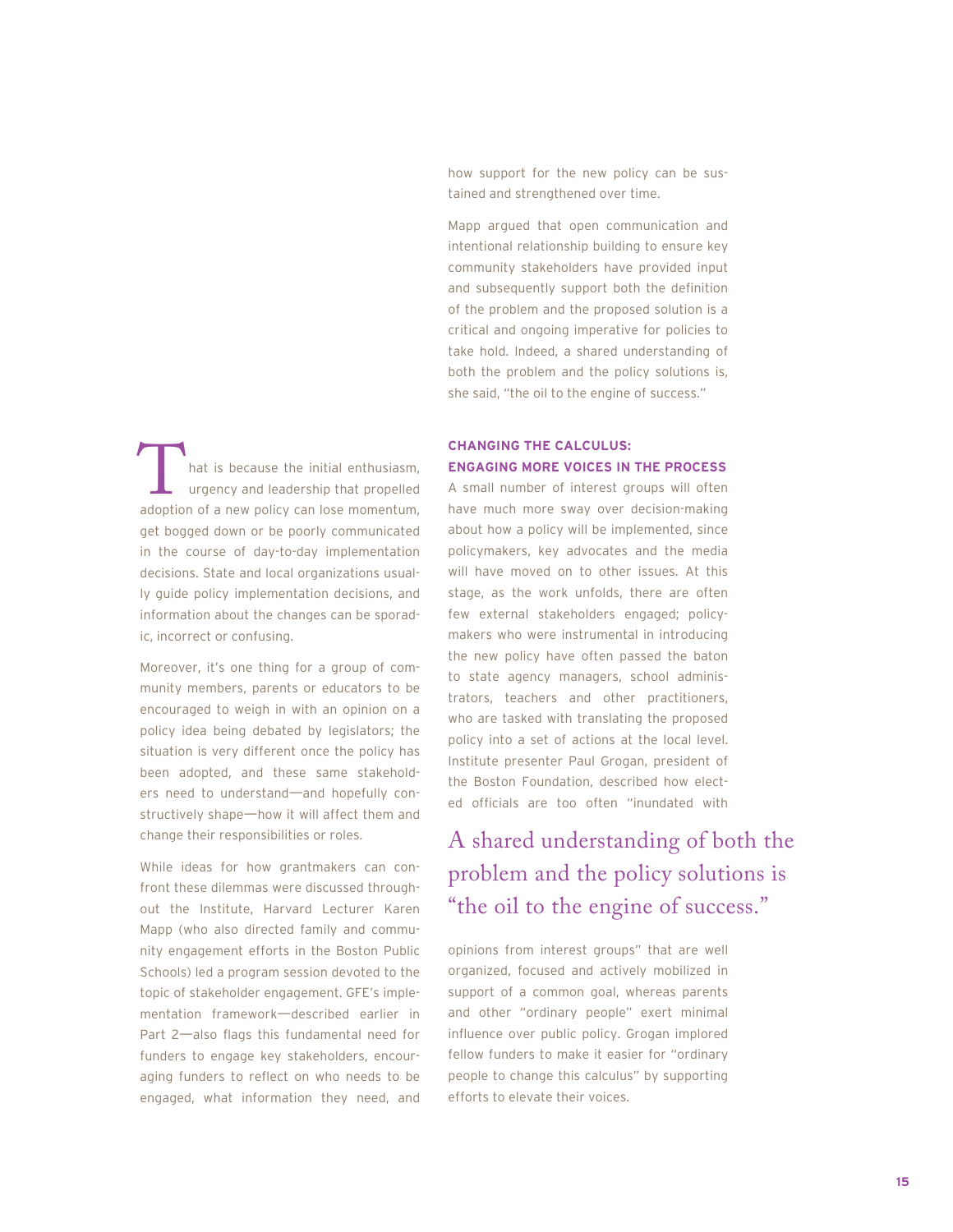To help new policies survive significant opposition during their implementation (and ideally avoid it completely), funders should work to ensure the input and support of those who will be most directly affected by the hoped-for changes, including those who are charged with implementing the new approach and those whose children and community will be most directly affected. It is not sufficient to ask for input once solutions are fully crafted; Mapp stressed instead the need for transparent, inclusive and early stakeholder engagement throughout *both* policy enactment and implementation.

Often it is obvious which audiences and communities should be engaged, but being explicit and thoughtful upfront will help ensure that some key voices are not left out. It is vital to ensure that parents, teachers or faculty members, school principals or superintendents or other district staff, college presidents, advocacy groups, nonprofit providers, etc. have all been included. Again, this important element can be found within the framework offered in Part 2 of this report.

## Funders should work to ensure the input and support of those who will be most directly affected by the hoped-for changes.

Funders also should pay close attention to local capacity to implement reform. Concerns about the introduction of new instructional practices, for example, may be legitimate in cases where teachers are not being well trained or prepared to implement the new approach. Communications—and implementation—can become particularly contentious in these situations, and funders can provide unique and important leadership if they tread carefully. Without prior knowledge of, or support for, the changes—or with changes that may sometimes seem unrealistic-those who are most directly impacted are understandably likely to question new policies and may

even mobilize against them. Funders can help ensure that communication is good and information is shared with all, while guaranteeing that strong alternative voices-from parents, social justice advocates or school leaders, for example—are heard during deliberations about moving forward. This sort of community engagement will likely lead to a better result and a more carefully conceived, more broadly supported plan for moving forward.

#### **CREATING SHARED UNDERSTANDING—— AND SHARED COMMITMENT**

Underscoring each of these points about the complexities of stakeholder engagement, one Institute participant described local resistance to experts "helicoptering in to fix things" without seeking community buy-in, and observed how this perception has led to blanket community resistance to any new approaches and programs. To ensure that parents, educators and community stakeholders are more involved in defining the problems as well as the solutions, this participant's foundation has responded by helping to create a new local education fund to engage stakeholders early and often in conversations about school improvement strategies.

In addition, this foundation is coupling its "grasstops" engagement strategy with a commitment to more "grassroots" community organizing of low-income and disaffected parents. "It has become clear that you can't sustain change without engaged parents and an engaged community," this grantmaker observed. "In our community, we learned this lesson and have invested heavily in community organizing." She also noted the inherent tension involved for grantmakers who may wish to influence the outcome-''We struggle with how one can empower parents in a community to be engaged in a process, while also knowing that with empowerment, you can't predict the outcomes it will bring"-but nevertheless argued that asking parents to understand the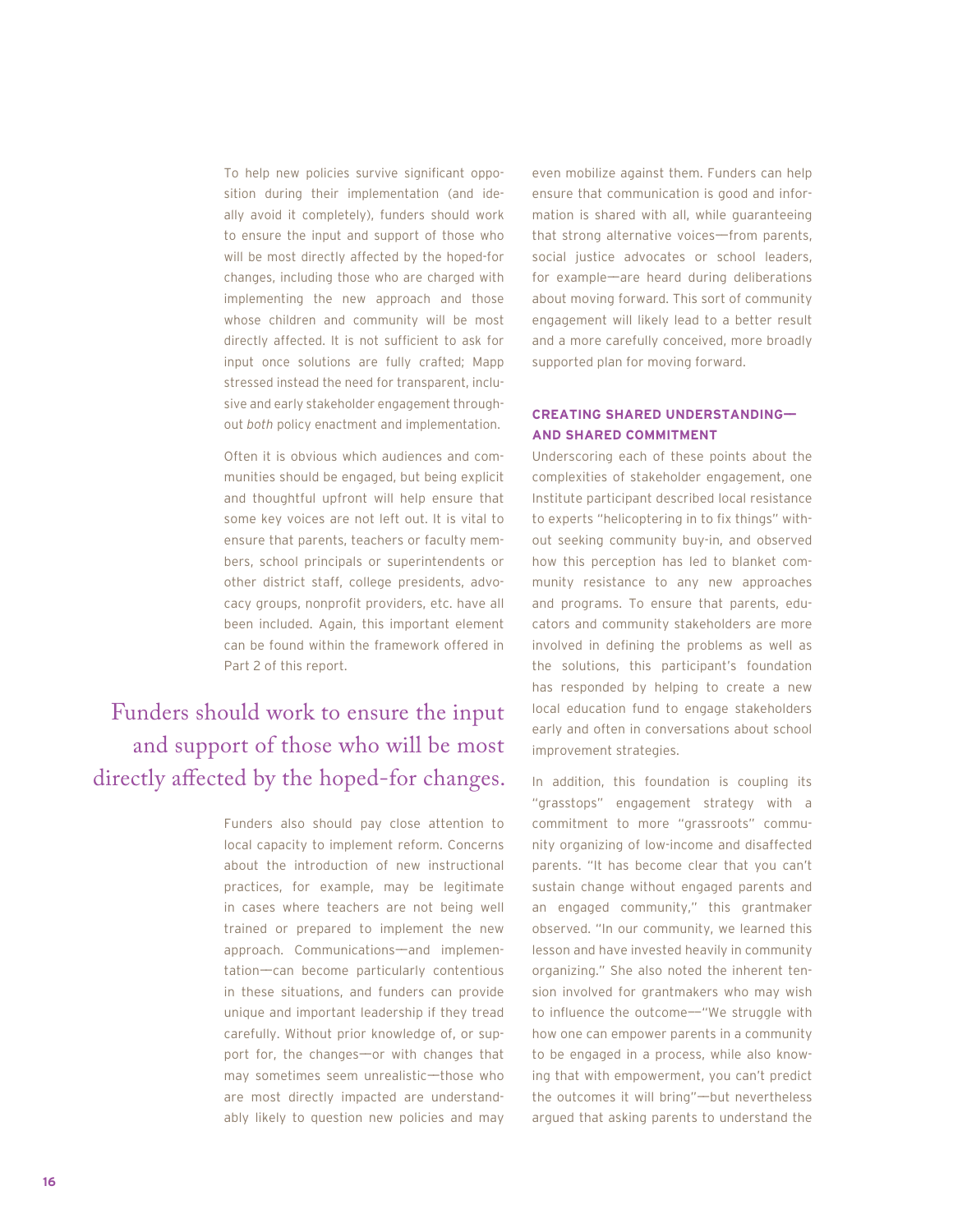problems facing their schools and children and to help identify the solutions is a more powerful change strategy in the long run.

With this information as background, participants reflected on other critical lessons regarding building and sustaining stakeholder support for policy change:

- **• Reach out to the right mix of stakeholders, and communicate regularly.** Depending on the issue and the policy change, relationships with a range of constituencies——including parents, teachers and providers, administrators, and business and community leaders——are needed to advance and sustain improvements; it is critically important for all those being touched by the policy to understand what is happening and to have a chance to shape the decisions about it. Just as important, recognize what makes frequent transitions in public agencies inevitable; new policies that are closely connected with or championed by just one leader may not receive support to continue from a new leader without a broad constituency of supporters.
- **• Engage stakeholders regularly and honestly.** In order to avoid what Mapp referred to as the "done to" dynamic— where a community does not feel consulted or valued during the planning and implementation of new policies——communicate actively with those who will be implementing the new approach and those who will be directly impacted by the new approach. Mapp emphasized the importance of transparency and authenticity. She observed, "The process needs to be authentic; there is a difference between asking people what they think once decisions are made, and engaging people during the planning."
- **• Convene stakeholders to keep the process moving.** Private philanthropic resources devoted to policy implementation will almost always pale in comparison to

those provided by public agencies. Funders, however, have other assets they can deploy: Because of their independence and community standing, community leaders listen when grantmakers talk and when funders call a meeting, people come. Funders can leverage their convening power to keep prodding decision-making forward and help troubleshoot to resolve challenges that arise within the implementation process.

- **• Invest in reaching those who are hardest to reach.** The support of parents and the broader community is a critical ingredient in the long-term success of any change effort, and engaging stakeholder groups in a meaningful way requires patience and a long time horizon——it is not something accomplished with a few meetings. In her book, *A Match on Dry Grass: Community Organizing as a Catalyst for School Reform*, Mapp describes community organizing as one powerful solution, arguing it can be a "critical part of a broader agenda to build power for low-income communities and address the profound social inequalities that affect the education of children." As another model to engage parents, one Institute participant pointed to former Miami-Dade County Public Schools Superintendent Rudy Crew's efforts to create "demand parents" through a "parent university" that helped low-income parents become more engaged and active in supporting education improvement .
- **• Engage detractors.** Do not limit engagement to only those who are enthusiastic about the policy change. Getting feedback on how a new policy can be improved from potential opponents——or at least understanding valid concerns about the policycan lead to better decision-making as it is implemented. The Rodel Foundation, for example, made a tactical decision to cast a broad net and include the teacher's union at the very beginning of its efforts to craft its Vision 2015 plan, even when other partners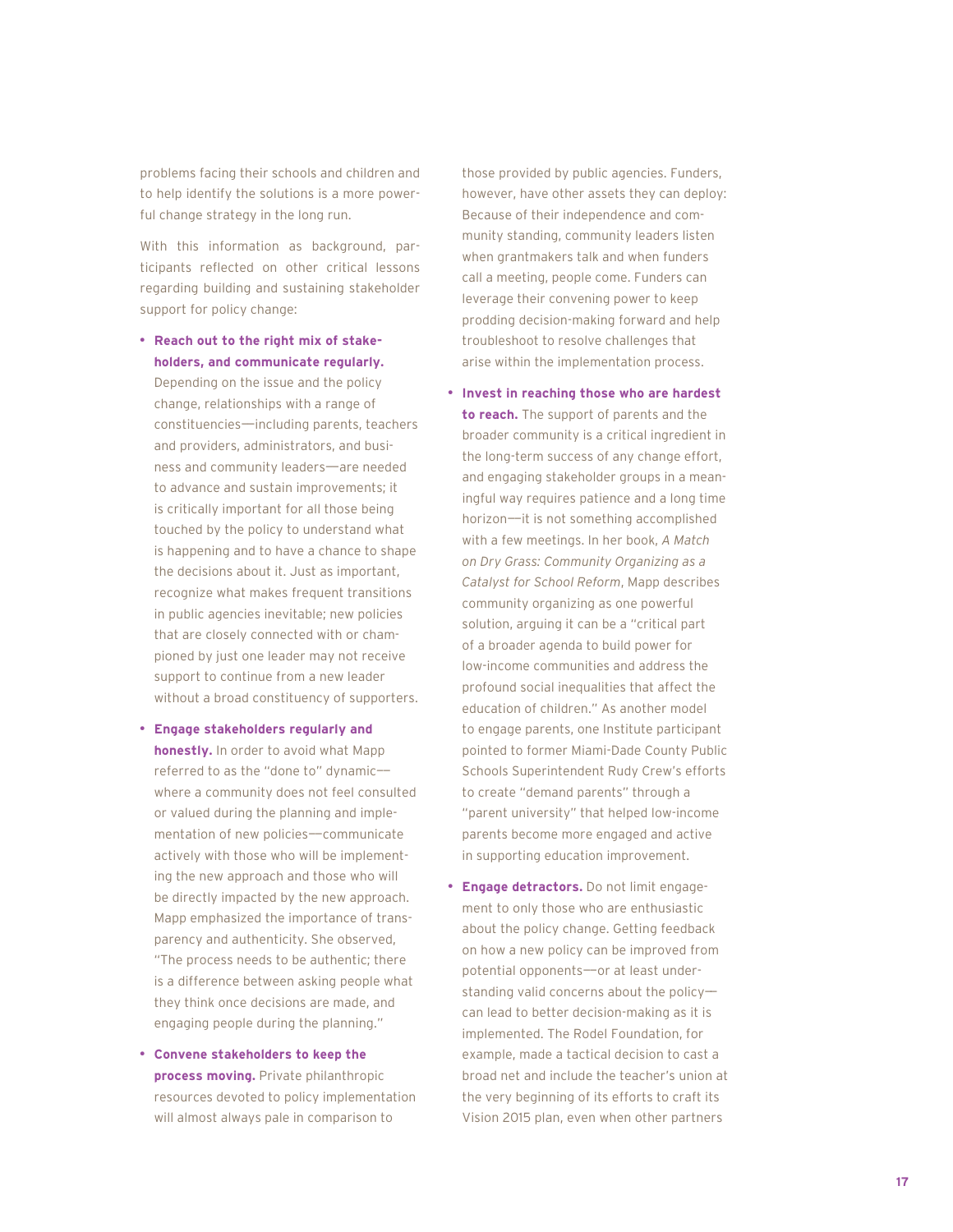cautioned that the union might derail the process. "We knew going into this process that each stakeholder, including the union, might disagree with 20 percent of the ideas we wanted to explore, and so we were aiming for-and we got-at least 80 percent agreement on all the final recommendations," explained its president and CEO, Paul Herdman. "We would not have gotten out of the gate without involving the union early in the process."

**• Expect the going to get tough.** Inevitably, the implementation of new policiesespecially new requirements or expectations that ask educators to do things differently——will make people uncomfortable and may mobilize strong opposition. Funders should brace themselves for the reality that not everyone will like or support the changes, and these opponents may even call into question the motives of grantmakers and others supporting the new approach. While there is no one right approach for navigating resistance, funders should anticipate opposition and should be deliberate, agile and ready to respond to concerns as they arise.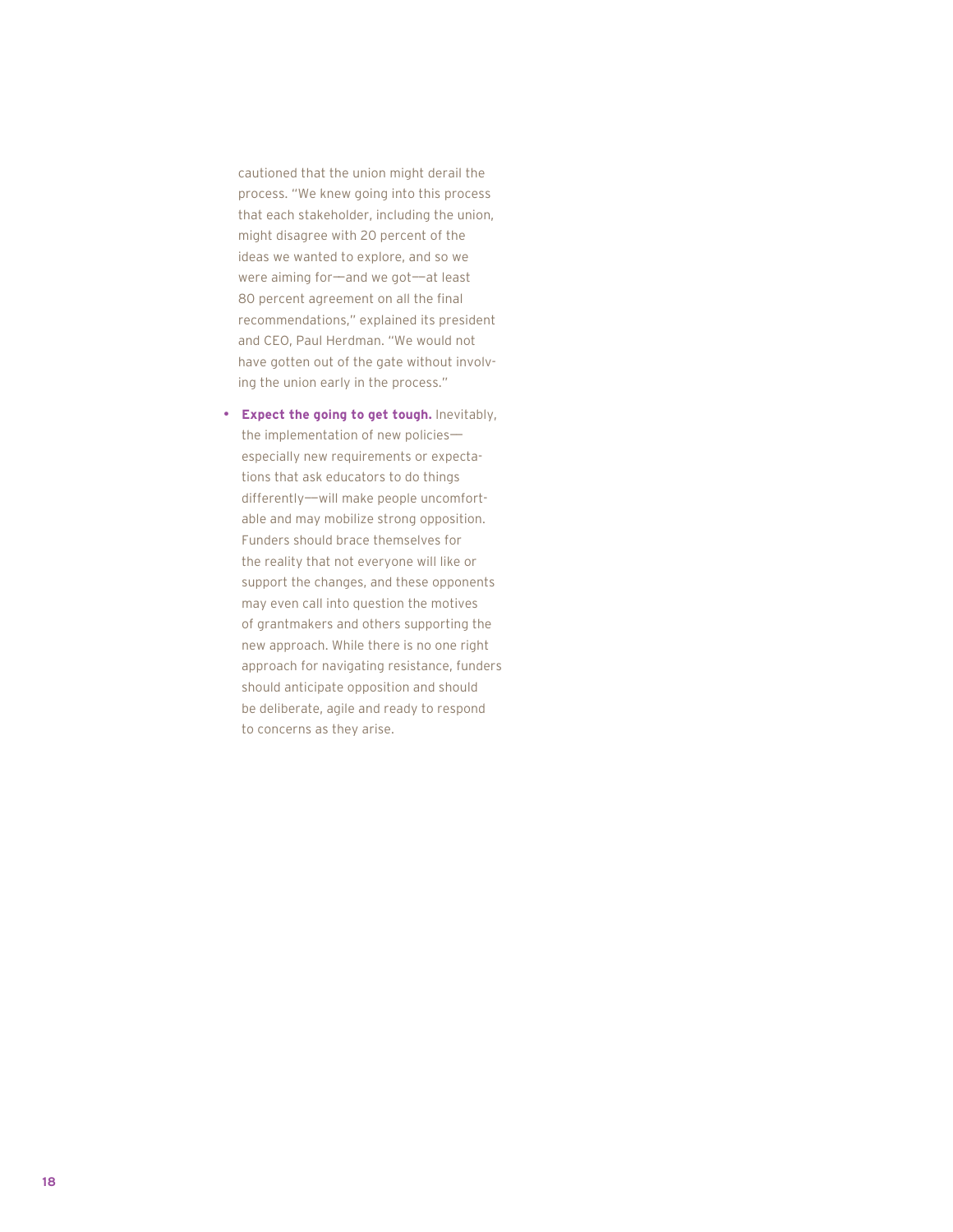## **PART 4** Building capacity *to* get the job done

Ultimately successful change depends on the talent and capacity of the people who are on the front lines implementing any new approaches. It also requires committed leaders-at all levels——who have the time, resources, staff and political will necessary to deliver. In shepherding the successful implementation of new policies, funders should attend to these conditions while ensuring that the new policies don't falter because of overwhelming demands placed on top of key actors' existing responsibilities, a lack of clarity about what needs to happen, or insufficient knowledge and training.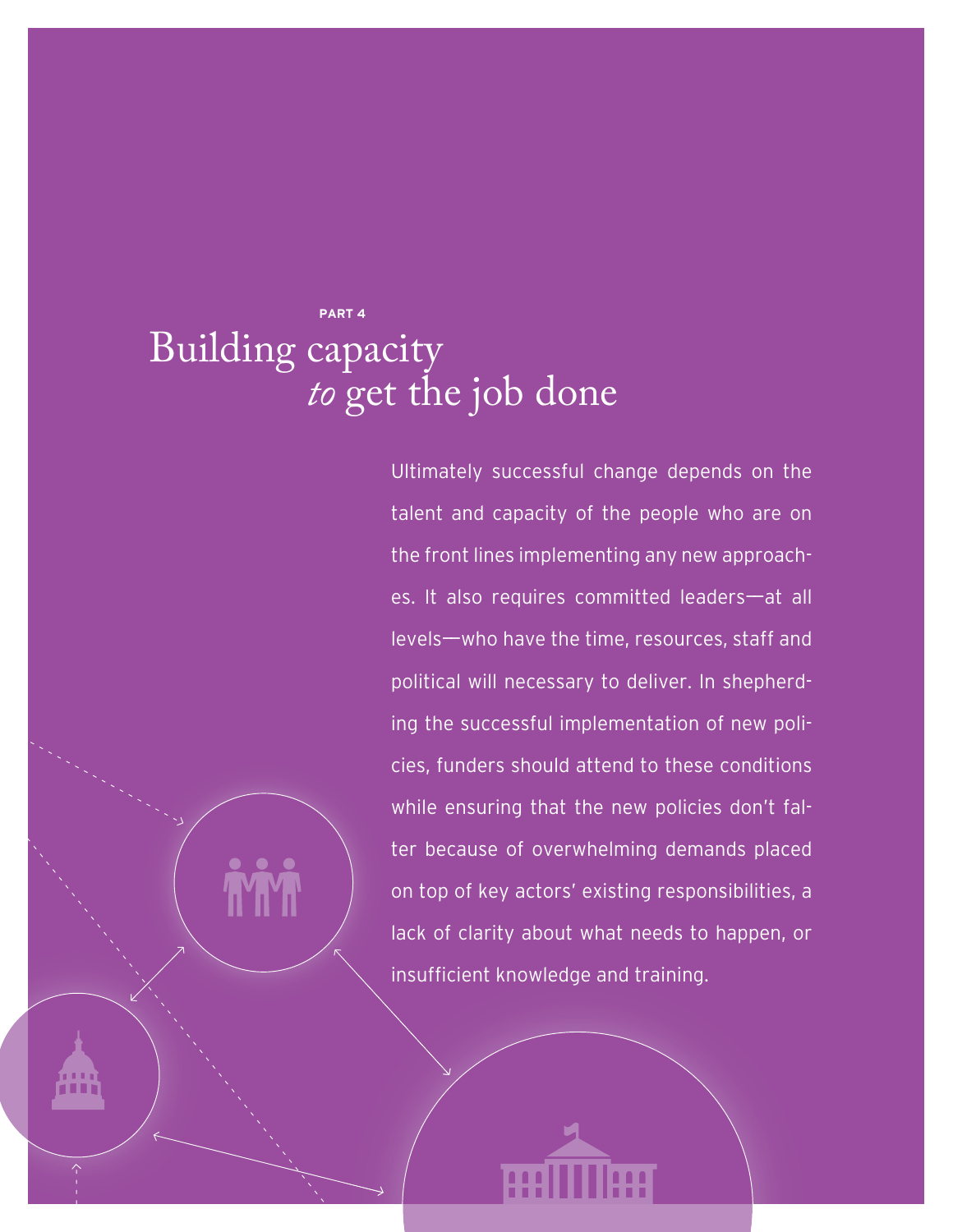n many cases, political momentum and policymakers' vision for change outpace I a many cases, political momentum and<br>policymakers' vision for change outpace<br>the field's capacity to implement. Today, for example, the effort underway in many states and districts to redesign teacher evaluation systems is racing ahead of the knowledge that district and school leaders have regarding how to use student achievement results reliably and consistently, how to ensure evaluation can be a tool for improving educator effectiveness, and how to collect and easily access all the rich new data about teacher performance that will be collected. Technical assistance in this area remains limited, and where there are knowledgeable experts, they are often not experts in change management.

Building on the successful implementation of new policies, funders can play an important role in developing greater capacity to implement education policies. Two Institute sessions in particular focused on the problems of building local capacity: Karen Hawley Miles, executive director and founder of Education Resource Strategies First, led a discussion about strategically redirecting resources, and Harvard School of Education Professor Susan Moore Johnston led a discussion about improving teacher effectiveness.

## Funders should look out for obstacles that might get in the way of smooth implementation.

In many ways, the grants most funders offer to nonprofits and schools already relate to capacity building—they introduce new programs and train teachers on new approaches, for example, or they cover costs for new staff, new leaders or outside technical assistance. However, as GFE's policy implementation framework (discussed in Part 2) suggests, funders ought to be paying attention to these same needs in evaluating what it will take to implement a new policy well. In assessing the landscape, funders

should look out for obstacles that might get in the way of smooth implementation: What information or research would illuminate the best way to implement a new policy? What tools and knowledge do practitioners need in order to be successful? Determining whether organizations have access to the talent they need to manage the change process is key; so too is figuring out what leaders might also need to help ensure the successful implementation of the initiative.

Confronting these obstacles and supporting even newer policies can be challenging, especially given the tight fiscal environment in which governments are operating today needs may quickly swamp available resources. Nonetheless, Hawley Miles argued, difficult financial times—though challenging—can actually create opportunities to improve system effectiveness. She emphasized how public sector budget tightening can provide the impetus for more thoughtful implementation, as policymakers and education leaders need to think more carefully and strategically about how to deploy resources for maximum impact on student outcomes. Harvard Senior Lecturer James Honan went a step further, urging the group to consider the role that resource allocation plays in shaping student achievement and learner outcomes: "If you don't change the use of the money, you aren't going to change the pattern of outcomes."

hroughout the Institute, participants identified other observations and International the Institute, participants<br>
identified other observations and<br>
critical lessons related to addressing and building the capacity for systems to implement new policies:

**• Policy implementation requires ongoing adaptation.** Reinforcing a component of the GFE policy implementation framework, Professor Susan Moore Johnson advised participants to begin with an honest assessment of "what is" rather than imagining a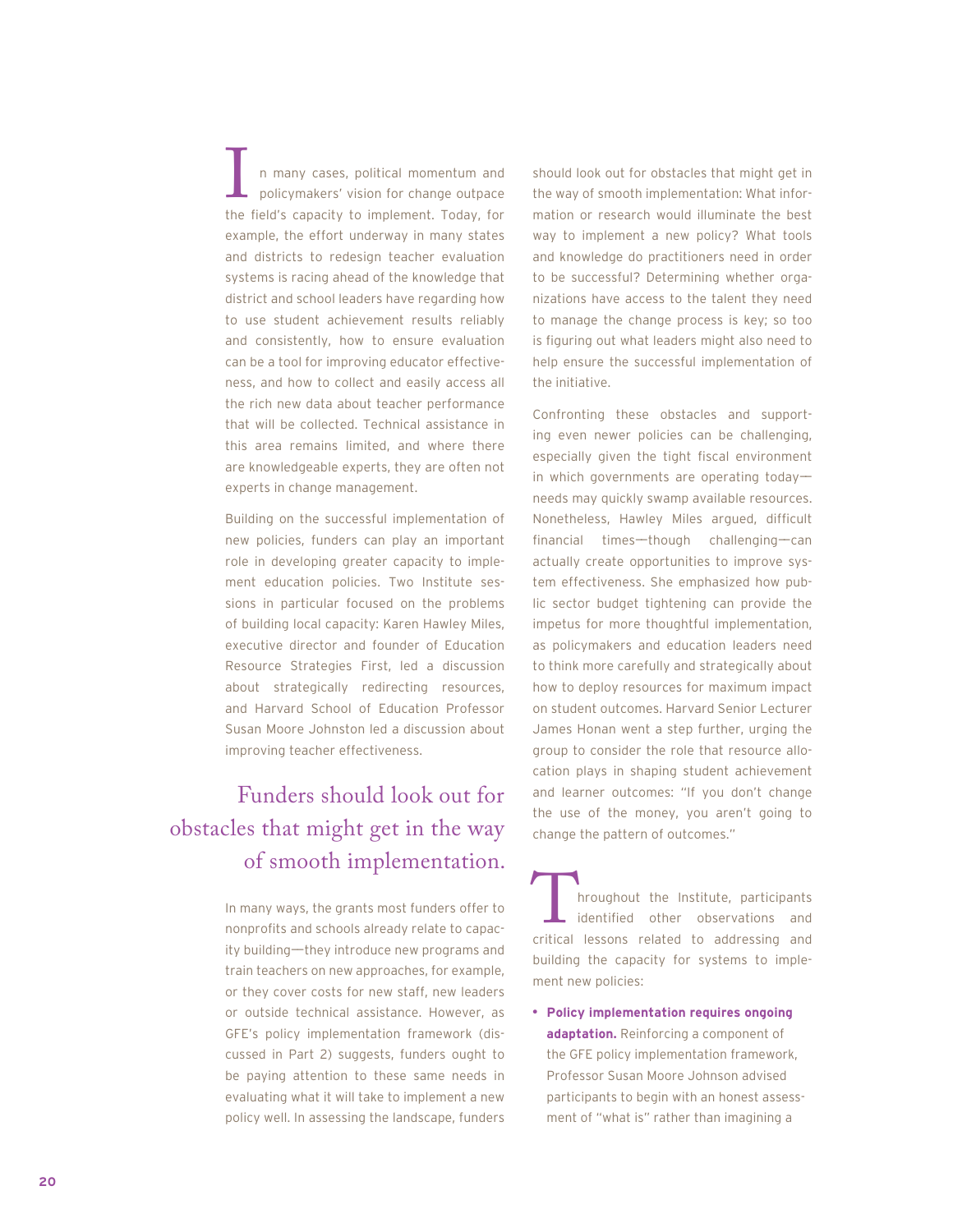blank slate, and to recognize that education improvement does not happen in a vacuum but instead will be introduced and implemented in a preexisting environment with established values and practices. Funders must honestly recognize that organizational change, particularly of the magnitude necessary to transform student learning, is complex, may be gradual (it will take time) and requires ongoing adaptation and refinement.

- **Building capacity doesn't mean slowing down.** As part of the Institute program, participants discussed a Harvard Graduate School of Education case study about the implementation of a new, weighted school-funding model in Baltimore City Public Schools. While teaching the case and reflecting on her own interaction with Baltimore leaders, Miles described working with Baltimore City Public Schools CEO Andres Alonso, who questioned whether capacity building would inhibit his aggressive push for change. Miles described how Alonso's initial assertion-"Every time you say 'build capacity,' I hear 'slow down'"evolved into a calculated approach to building the knowledge and skills of his team to implement change without sacrificing their sense of urgency. She encouraged funders to approach their capacity-building work similarly: It should be carefully designed but aggressively deployed.
- **•** A "one size fits all" approach rarely **works; teachers are different.** When required new instructional approaches or programs are introduced, they should

be rolled out with careful planning and consideration of educator preparation and experience. Educators at various stages in their careers need different types of support, Moore Johnston pointed out; indeed, a growing body of research suggests that newer teachers, in addition to having less experience than more veteran teachers, also see the profession differently and are more

Transformation or decline: How can funders promote restructuring in tough times?

Karen Hawley Miles, executive director and founder of Education Resource Strategies First, encouraged funders to support education system transformation during times of tight resource constraints by:

- Focusing on whole systems-not just individual schools;
- **•** Supporting transition investments for systems to implement restructuring and/or to pilot and evaluate new approaches;
- **•** Making "productivity" (i.e., both outcomes and efficiency) a part of contracts and grant agreements;
- **•** Supporting efforts to build the fact base and understanding for union contract negotiations; and
- **•** Supporting efforts to communicate the trade-offs and choices of new policies to stakeholders.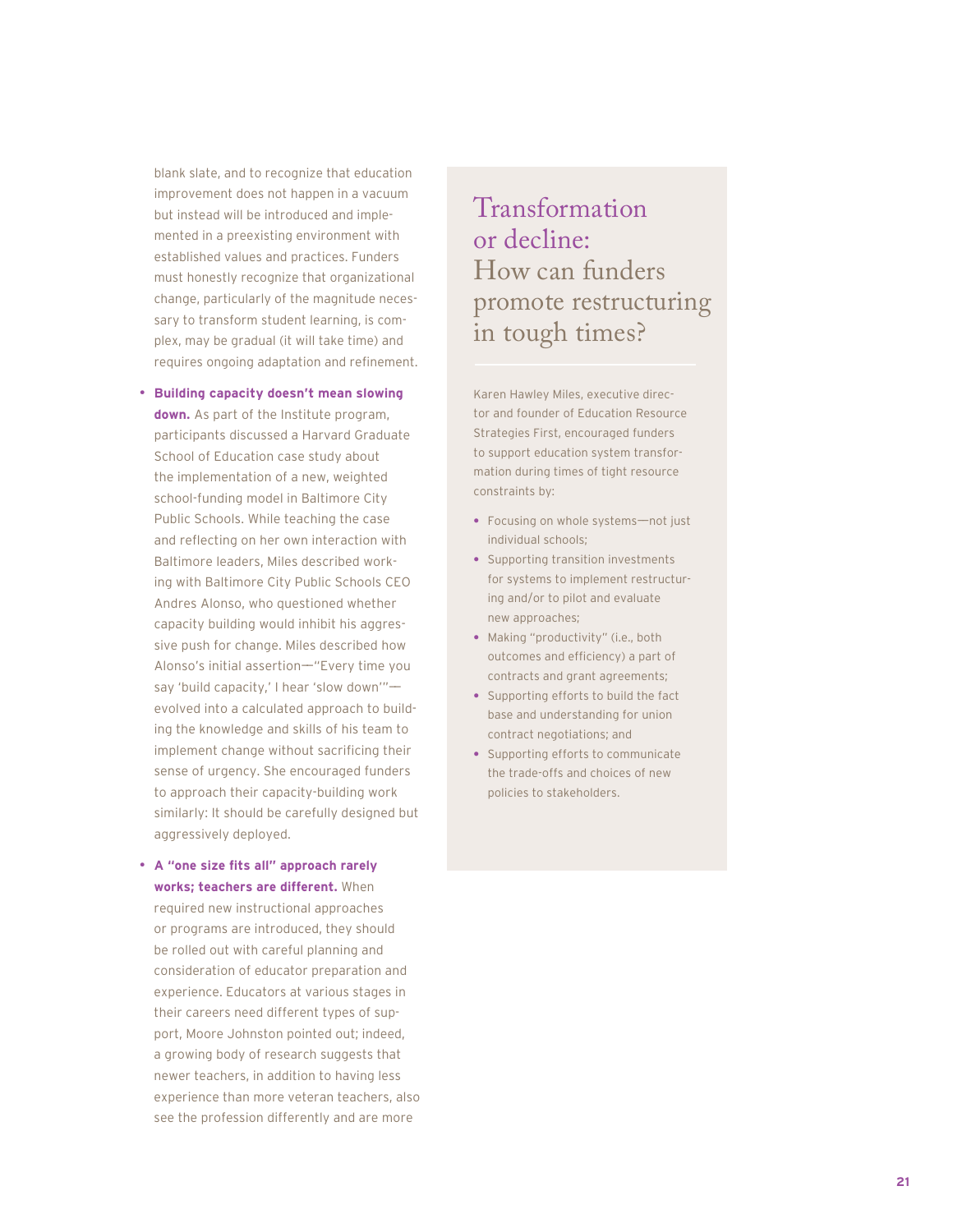# Universal, well-planned and high-quality:<br>The Schumann Fund helps New Jersey implement a higher standard for preschool

Responding to decades of debate, legislative inaction, and litigation on the adequacy of funding for New Jersey's public education system, the New Jersey State Supreme Court in 1989 ordered the state to implement specific remedies to improve education in the 31 poorest school districts, including "universal, well-planned and high-quality preschool education for all three- and fouryear olds." While advocates and funders who supported the litigants saw the court order as an unprecedented opportunity to change conditions and outcomes in these school districts, they also understood that a court ruling alone would not be sufficient to ensure students actually received the education they were now legally guaranteed. In particular, they saw a huge deficiency in the ability of state and local agencies to implement the mandated reforms effectively.

As legislators grappled with this new mandate, the Schumann Fund for New Jersey considered how it could best help support the implementation of high-quality universal preschool, a remedy it strongly supported.

The Fund's recently hired executive director, Barbara Reisman, had extensive national experience in child care and early childhood education; her expertise, coupled with the Fund's track record on such issues, positioned the Fund to be a strong supporter of the state's implementation of universal preschool. Indeed, looking back on the Fund's experience and successes since 1989, its deep expertise and knowledge in this area of work helped it efficiently and effectively direct resources to support implementation.

Both Reisman and trustees of the Fund realized that the court-ordered changes were complicated and would take years to implement fully, and they explicitly committed the foundation to an open-ended, long-term effort to support the changes.

The Fund's efforts included convening key stakeholders, such as the Education Law Center (the litigators in the school funding court case), advocacy organizations, the New Jersey Head Start Association, superintendents in the affected school districts, child development experts and other key leaders, to develop a shared vision and clear path toward implementation. In addition, the Fund made direct investments to build the capacity of those responsible for implementation.

The Fund also actively collaborated with other New Jersey foundations to coordinate and align grantmaking strategies and resources, so that the foundations were working effectively together to support their shared commitment to high-quality early childhood education.

Now, more than a decade after the court's ruling, the Fund is finally at a place where it can consider whether implementation has been "done" well enough that the changes will stick and the work will move forward even without continued nurturing by the foundation-or whether its continued leadership and resources remain necessary.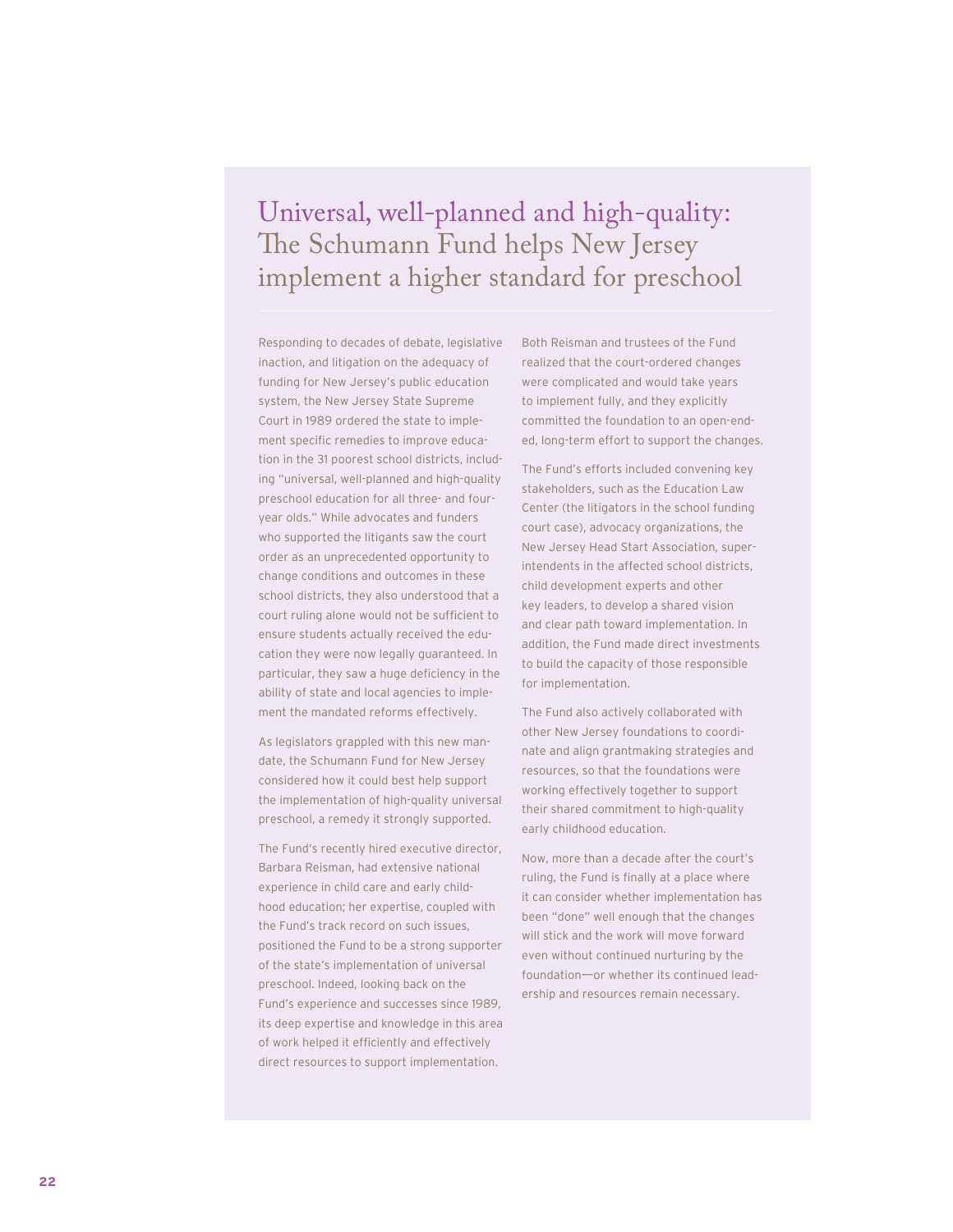interested in greater accountability. As one participant noted, "No matter how sophisticated the tool is, we can't just move from the tool to the teacher. We need a strategy that accounts for how exactly the tool gets to the teacher and how that, in turn, translates into greater student learning."

- **Leadership matters.** As in nearly every relationship between grantees and grantmakers, inspired and capable organizational leadership is the non-negotiable key for success. That maxim is true in funding policy implementation too: Investing in the "right" educational leaders will make the difference between success and failure.
- **Be aware of "reform fatigue."** Educators are engaged in unprecedented levels of change and uncertainty in their schools and institutions. Early childhood instructors, teachers, school leaders, school district personnel and postsecondary faculty are already engaged in—and overwhelmed by—multiple improvement efforts. Wariness is often exacerbated by a lack of training and support for the implementation of new instructional approaches. Grantmakers should carefully consider the constraints faced by those on the frontlines and consider directing support to ease the burden and smooth the transition.

#### **• Develop partnerships with other grantmakers in support of common goals.**

Given all these considerations and challenges-overwhelmed organizations, long time frames, too few resources, etc.-funders (particularly those who are working on similar or closely related issues) should coordinate grantmaking strategies to maximize the impact of their collective efforts. Boston Foundation President Paul Grogan reinforced this lesson in describing his organization's successes and setbacks: "We are at our best and most formidable when we put all of our capacities as funders together into one strategy, especially in education."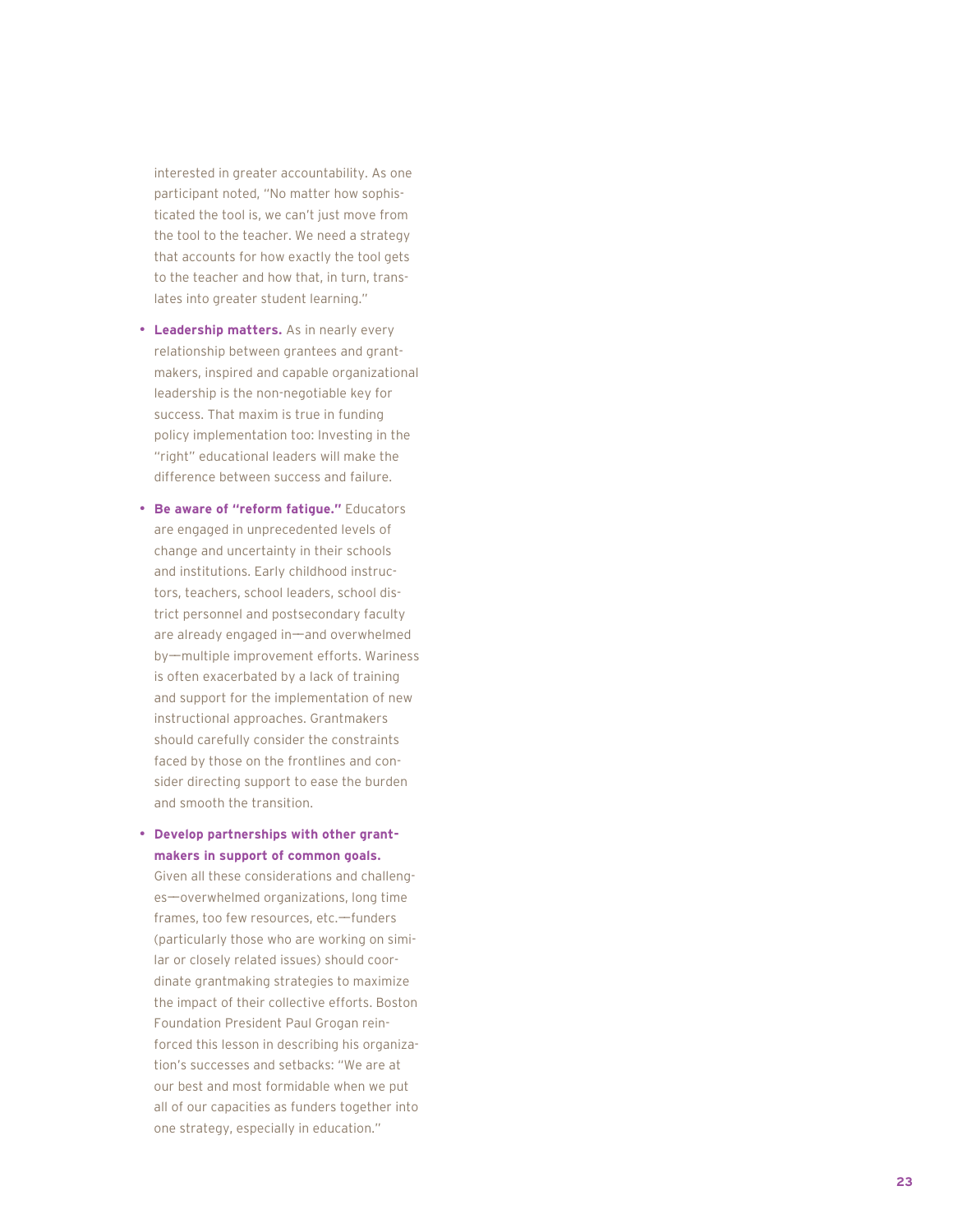**PART 5**

# Capacity, communication *and* courage: Attending to implementation in Delaware

"Our ultimate goal is not to take credit but to make things happen," explained Paul Herdman, president of the Rodel Foundation, in describing his organization's approach to supporting policy implementation.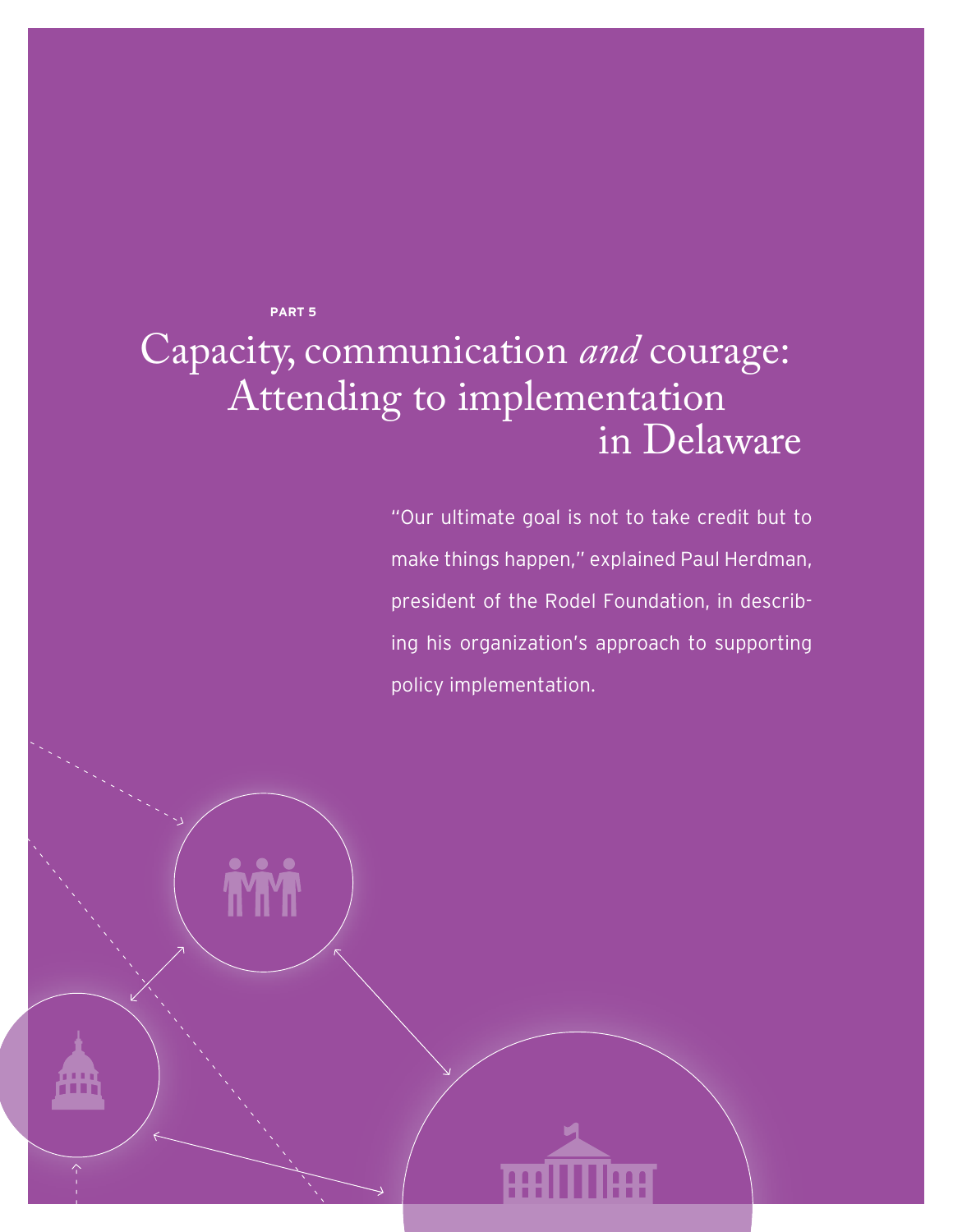he experience of the Rodel Foundation is documented in "The Rodel The experience of the Rodel Foundation<br>
is documented in "The Rodel<br>
Foundation of Delaware: Reshaping the Landscape of State School Reform," a case study co-written by GFE and the Harvard Graduate School of Education. The case study examines the role the Rodel Foundation and its Vision 2015 initiative played in shaping Delaware's successful Race to the Top (RttT) application (it was one of only two states to win an award in the first round of grantmaking). It describes the tumultuous six years leading up to the state's extraordinary accomplishment, as well as the careful behind the scenes strategizing and support the foundation provided.

Just as importantly, the case study also reinforces many of the approaches, observations and lessons suggested by other funders throughout the discussions at the GFE Institute. It spotlights one funder's pursuit of dramatic education policy change and its subsequent transition to prioritizing implementation. Although it is an operating foundation, with greater flexibility to staff programs and launch new organizations than a traditional foundation, the Rodel Foundation offers relevant lessons to all grantmakers interested in broadening their focus to include support for policy execution, and shows in practice how one funder converted the choices in the GFE policy implementation tool into a powerful strategy.

As Herdman reflected on how the foundation needed to shift its strategy from simply advancing policy to seeing it through to its implementation, he identified the following three key roles the organization could play as a funder:

- **• Capacity:** The Rodel Foundation recognized that state departments of education-like most government agencies—are predominantly focused on ensuring compliance with regulations. The bold commitments of the state's Race to the Top plan and its rapid timeline for change required the Delaware Department of Education to assume new leadership, design new approaches and innovate in a way it had never done before——and to do all this without a staff with the skills needed to meet these demands. To support state agency leaders, the foundation actively helped recruit new talent from across the country for the new positions funded by the RttT grant, and it sought strategic partnerships with some of the best education providers and thinkers to enlist their expertise, including Harvard University's Strategic Data Project and the Hope Street Group. In addition, the foundation made selective investments to build the capacity of local school districts to implement new policies and instructional approaches, including the implementation of common standards and assessments.
- **• Communications:** Rodel understood that the pace of change demanded by the state's Race to the Top commitments was unprecedented and could easily overwhelm parents, teachers and school leaders whose knowledge of the new policies now underway was very limited. To improve understanding across a broad set of stakeholders, the foundation prioritized frequent, accessible communication to help parents, teachers and other community members understand what Race to the Top changes would mean for them. Rodel actively partnered with the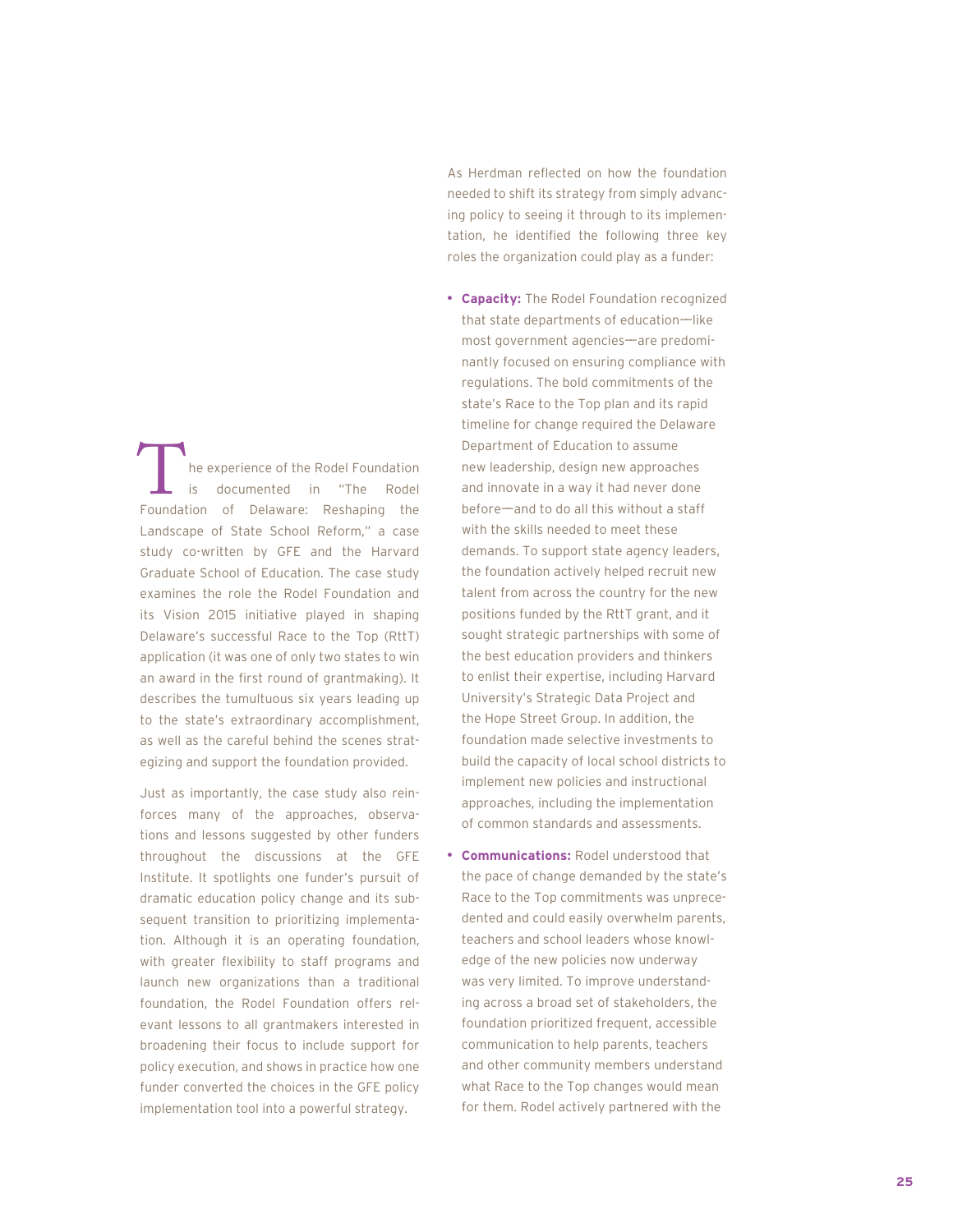Governor's office; with Education Voters, a newly formed grassroots organizing and advocacy organization; and with other Vision 2015 partners to support community presentations and meetings designed to answer questions and build understanding and support for the coming changes in schools.

**• Courage:** Implementation becomes particularly tough when it pushes people out of their comfort zone or when it has undesirable short-term outcomes. The foundation has consistently recognized the value of applying ongoing political pressure to advance policy changes in Delaware, and that commitment continued as it shifted its focus to support implementation of the Race to the Top policies and plan. Foundation leaders anticipated obstacles such as waning interest or mobilized opposition, and has continued making the case for the vision and hope for the future of Delaware's schools embedded in both Vision 2015 and the state's RttT plan— even when opposition has intensified.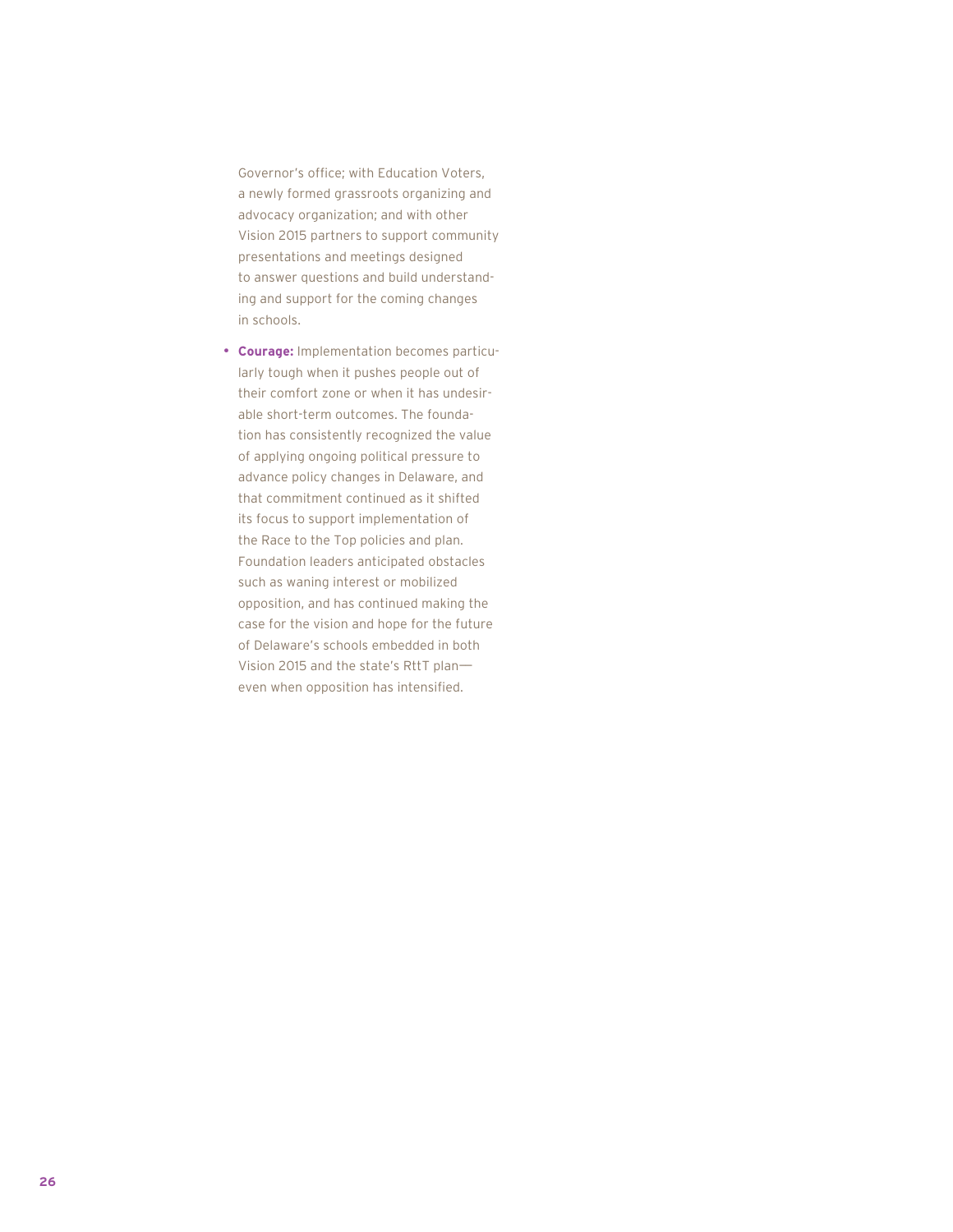# Conclusion: Make perseverance  *and* agility your bedrock

During her concluding remarks, GFE Executive Director Chris Tebben encouraged funders to embrace the challenge of supporting policy implementation and to be "guardians of the process." Almost no one else is focused on ensuring that policy change-from design to execution to implementation on the groundis done well. But if it is done well, policy change is the surest way to impact the greatest number of students.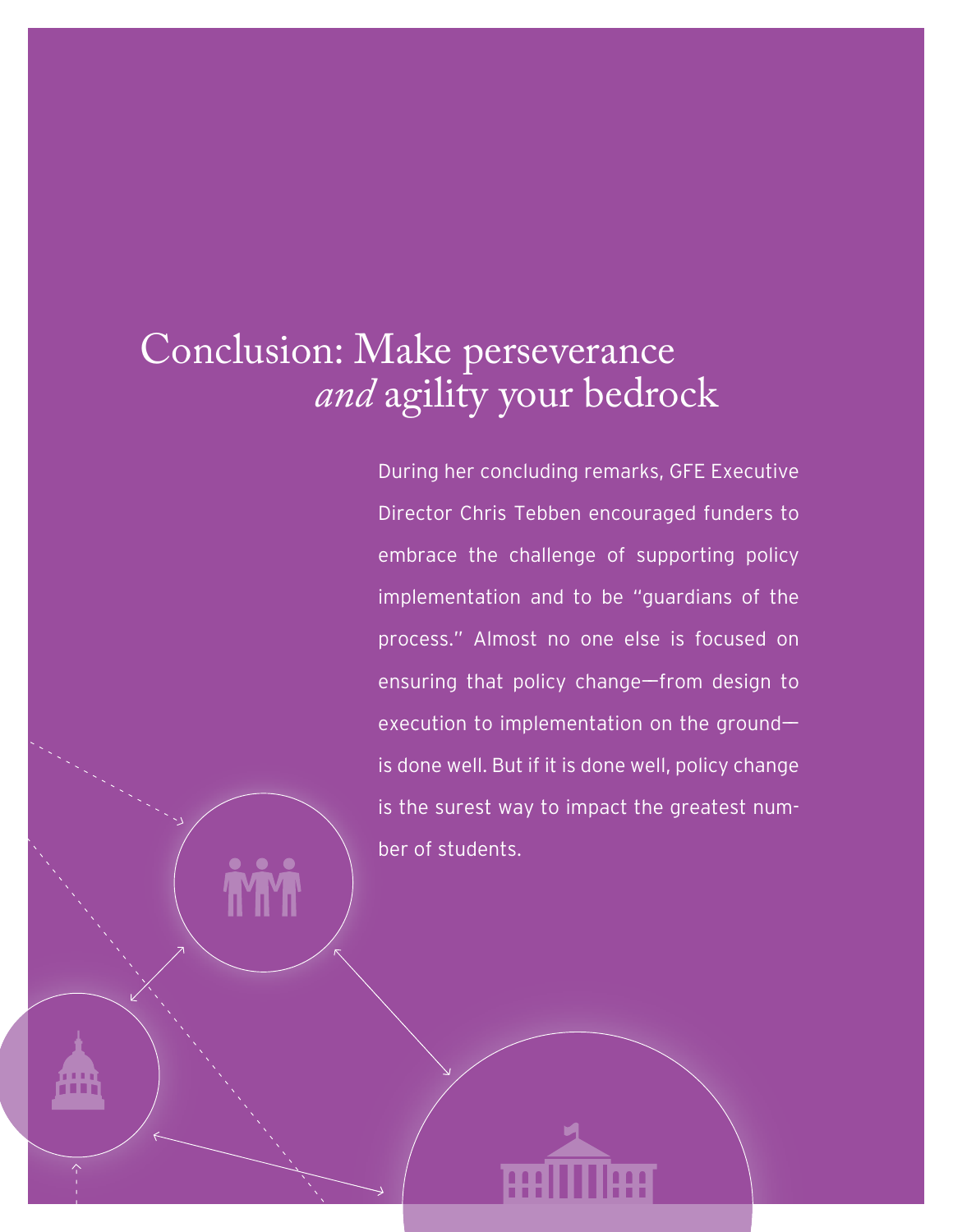olicy implementation is not a linear, sequential process, and-as is the olicy implementation is not a linear,<br>sequential process, and—as is the<br>case with all good grantmaking—requires a combination of flexibility and responsiveness. Grantmakers should take the time to articulate what success will look like, and then measure their progress along the way. They should assess the landscape and needs carefully, but they also should act with urgency, zero in on the biggest obstacles and be prepared to adjust their strategy as they learn more. And they should be persistent and prepared to sustain their work over a long time horizon, because it takes years to move from advocacy to adoption to implementation that truly changes student outcomes.

Finally, funders should recognize that the work of bringing about change in public systems is inherently difficult and fraught with political divisions—and they should bring the same political sensibilities to this work as they do to their efforts to enact policy. "If you can't tolerate the criticism and ups and downs, your efforts will be very limited and perhaps on the margins. This work is not for the faint of heart," Tebben observed. Echoing this advice, Robert Schwartz, associate dean of the Harvard Graduate School of Education, added, "Working in the public sector is messy, and as difficult and messy as it is, you need to develop a working relationship across political lines and views to move things forward."

In dinner conversation with funders during one night of the Institute, David Gergen, director of the Center for Public Leadership at Harvard's Kennedy School of Government and a political analyst for CNN, offered additional advice to grantmakers who care about policy change: "Your biggest voice will come from being in alliances with others, and you need to be prepared to work with people you wouldn't vote for."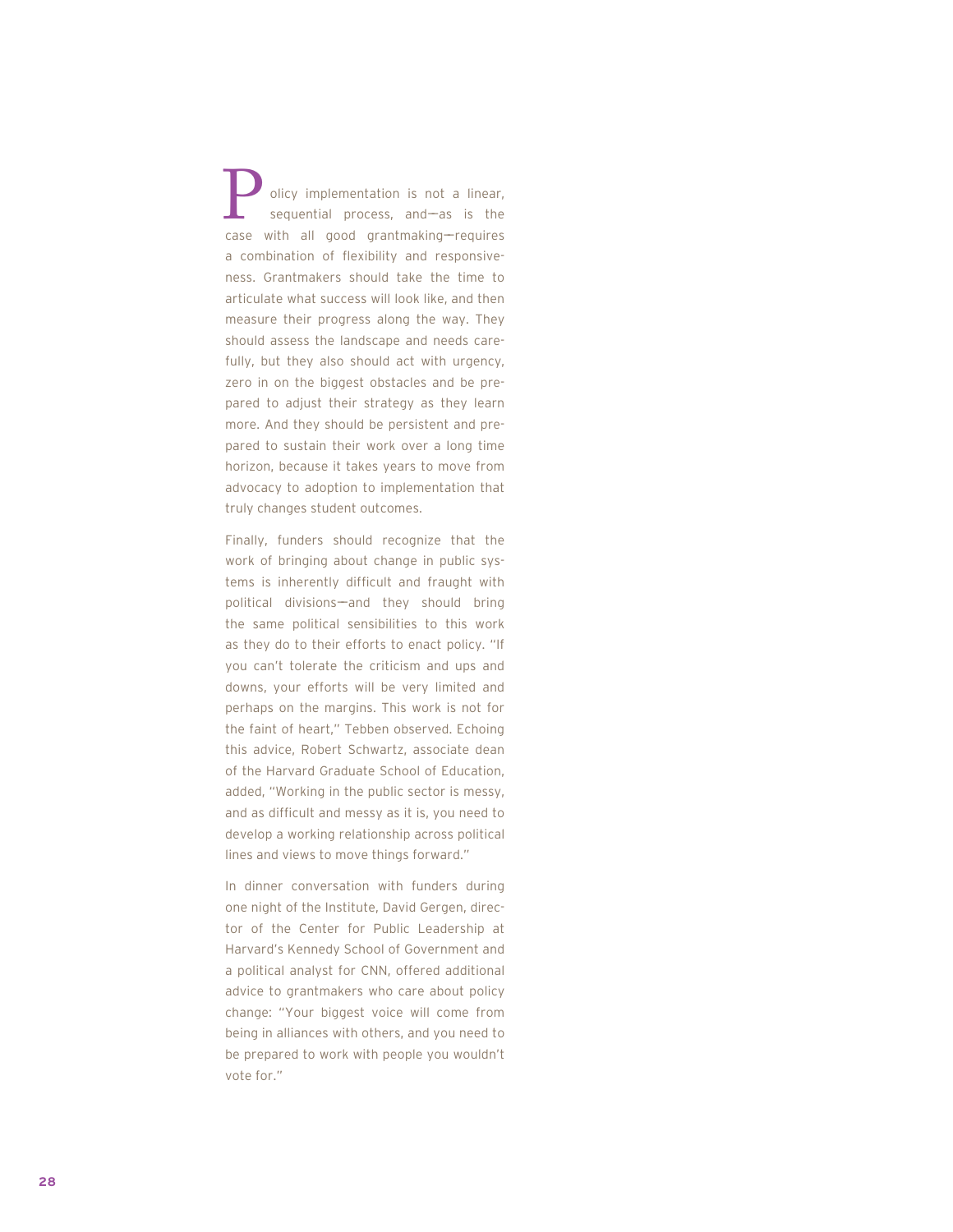## **PRINCIPLES FOR Effective Education Grantmaking**

#### Discipline and Focus

In education, where public dollars dwarf private investments, a funder has greater impact when grantmaking is carefully planned and targeted.

#### Knowledge

1

principle no.

principle no.

principle no.

principle no.

principle no.

principle no.

principle no.

principle no. 2

3

4

5

6

7

8

Information, ideas and advice from diverse sources, as well as openness to criticism and feedback, can help a funder make wise choices.



A logic-driven "theory of change" helps a grantmaker think clearly about how specific actions will lead to desired outcomes, thus linking resources with results.

#### **Effective Grantees**

A grantmaker is effective only when its grantees are effective. Especially in education, schools and systems lack capacity and grantees (both inside and outside the system) may require deeper support.

### Engaged Partners

A funder succeeds by actively engaging its partners—the individuals, institutions and communities connected with an issue-to ensure "ownership" of education problems and their solutions.

#### Leverage, Influence and Collaboration

The depth and range of problems in education make it difficult to achieve meaningful change in isolation or by funding programs without changing public policies or opinions. A grantmaker is more effective when working with others to mobilize and deploy as many resources as possible in order to advance solutions.

#### **Persistence**

The most important problems in education are often the most complex and intractable, and will take time to solve.

#### Innovation and Constant Learning

Even while acting on the best available information—as in Principle #2 a grantmaker can create new knowledge about ways to promote educational success. Tracking outcomes, understanding costs and identifying what works-and what doesn't-are essential to helping grantmakers and their partners achieve results.